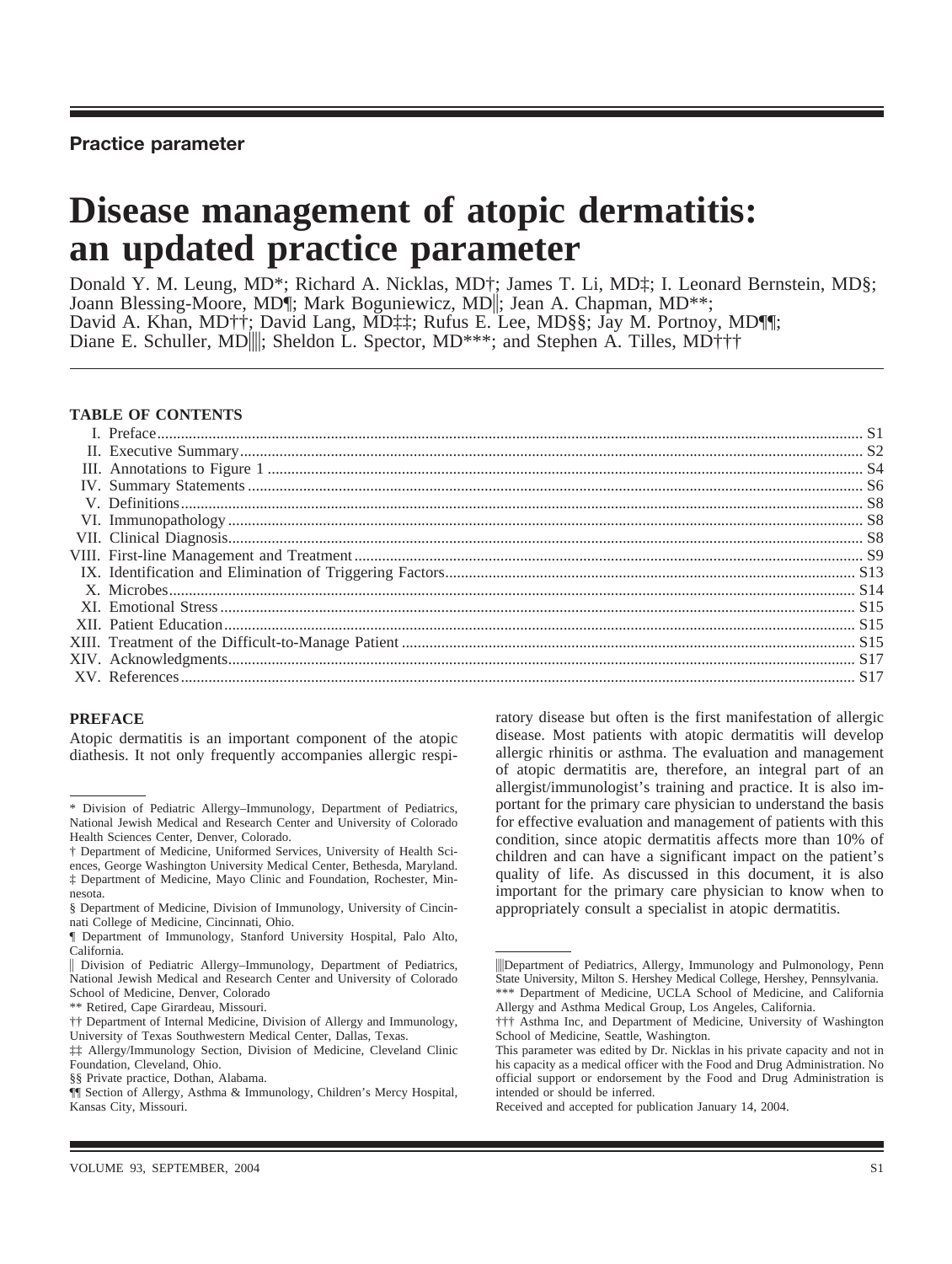Since the initial Parameter on Atopic Dermatitis was published in 1997, there have been remarkable advances in the understanding of the pathophysiology of atopic dermatitis.<sup>1</sup> The pathogenesis of atopic dermatitis involves a complex inflammatory process, our understanding of which is constantly undergoing revision, as more data become available on the role of IgE-bearing Langerhans cells, atopic keratinocytes, monocytes/macrophages, eosinophils, and mast cells and their interaction with interleukin 4 (IL-4), IL-5, and IL-13 producing  $T_H2$  lymphocytes. There is a complicated interaction between these cells and their products and susceptibility genes and the host environment, which leads to the clinical findings that characterize atopic dermatitis.

The major objective of the parameter, *Disease Management of Atopic Dermatitis: An Updated Practice Parameter*, is to improve the care of patients with atopic dermatitis. This should be accomplished by establishing boundaries for the evaluation and management of patients with this condition while reducing unwanted and unnecessary variations in treatment.

This updated Parameter on Atopic Dermatitis was developed by the Joint Task Force on Practice Parameters, which has published 11 practice parameters for the field of allergy/ immunology, including the original Parameter on Atopic Dermatitis. The 3 national allergy and immunology societies, the American College of Allergy, Asthma and Immunology (ACAAI), the American Academy of Allergy, Asthma, and Immunology (AAAAI), and the Joint Council of Allergy, Asthma and Immunology (JCAAI), have given the Task Force the responsibility for updating existing parameters. This document builds on the original Parameter on Atopic Dermatitis. It was written and reviewed by subspecialists in allergy and immunology and was funded by the 3 allergy and immunology organizations noted above.

Donald Y. M. Leung, MD, PhD, who chaired the workgroup that developed the original Parameter on Atopic Dermatitis, prepared the initial draft of the updated parameter on this condition. The Joint Task Force revised the initial draft into a working draft of the document, which included a review of the medical literature using a variety of search engines such as PubMed. Published clinical studies were rated by category of evidence and used to establish the strength of a clinical recommendation (Table 1). The working draft of the updated Parameter on Atopic Dermatitis was then reviewed by a number of experts in allergy and immunology and specifically by experts on atopic dermatitis. This document, therefore, represents an evidence-based, broadly accepted consensus opinion.

The updated Parameter on Atopic Dermatitis contains an annotated algorithm that presents the major decision points for the appropriate evaluation and management of atopic dermatitis (Fig 1). Also included in this parameter are summary statements, which represent the key points in the evaluation and management of atopic dermatitis. These summary statements appear again before each section in this document, followed by text that supports the summary statement(s). There are sections on Definitions, Immunopathology, Clini-

#### Table 1. Classification of Evidence and Recommendations\*

#### Category of evidence

- Ia Evidence from meta-analysis of randomized controlled trials
- Ib Evidence from at least 1 randomized controlled trial
- IIa Evidence from at least 1 controlled study without randomization
- IIb Evidence from at least 1 other type of quasi-experimental study
- III Evidence from nonexperimental descriptive studies, such as comparative studies, correlation studies, and case-control studies
- IV Evidence from expert committee reports or opinions or clinical experience of respected authorities or both

LB Evidence from laboratory-based studies†

Strength of recommendation

- A Directly based on category I evidence
- B Directly based on category II evidence or extrapolated from category I evidence
- C Directly based on category III evidence or extrapolated from category I or II evidence
- D Directly based on category IV evidence or extrapolated from category I, II, or III evidence
- E Directly based on category LB evidence†
- F Based on consensus of the Joint Task Force on Practice Parameters†

\*Data are from Shekelle PG, Woolf SH, Eccles M, Grimshaw J. Clinical guidelines: developing guidelines. *BMJ.* 1999;318:593–596. † Added by current authors.

cal Diagnosis, First-line Management and Treatment, Identification and Elimination of Triggering Factors, Microbes, Emotional Stress, Patient Education, and Treatment of the Difficult-to-Manage Patient.

There are a number of legitimate reasons for the development of practice parameters that affect the interaction with managed care and health care providers; education of medical students, interns, residents, and fellows; and the establishment of boundaries and support for the practicing physician. The primary reason for developing practice parameters, however, must always be to improve the quality of care for the patient. If used appropriately, this updated Parameter on Disease Management of Atopic Dermatitis will be another step toward achieving that goal.

#### **EXECUTIVE SUMMARY**

Atopic dermatitis is a genetically transmitted, chronic inflammatory skin disease that affects 10% to 20% of children and 1% to 3% of adults.1 The vast majority of patients develop the disease before the age of 5 years, although it can also present in adulthood.2 Atopic dermatitis is the first manifestation of atopy in many patients who later develop allergic rhinitis and/or asthma,<sup>3</sup> a pattern that has been referred to epidemiologically as "the atopic march." Pruritus, scratching, and chronic and/or relapsing eczematous lesions are major hallmarks of the disease. In infants and young children, there is a characteristic pattern of involvement of the face, neck, and extensor skin surfaces. In older children and adults, the skin lesions often involve lichenification and are usually localized to the flexural folds of the extremities. Factors that may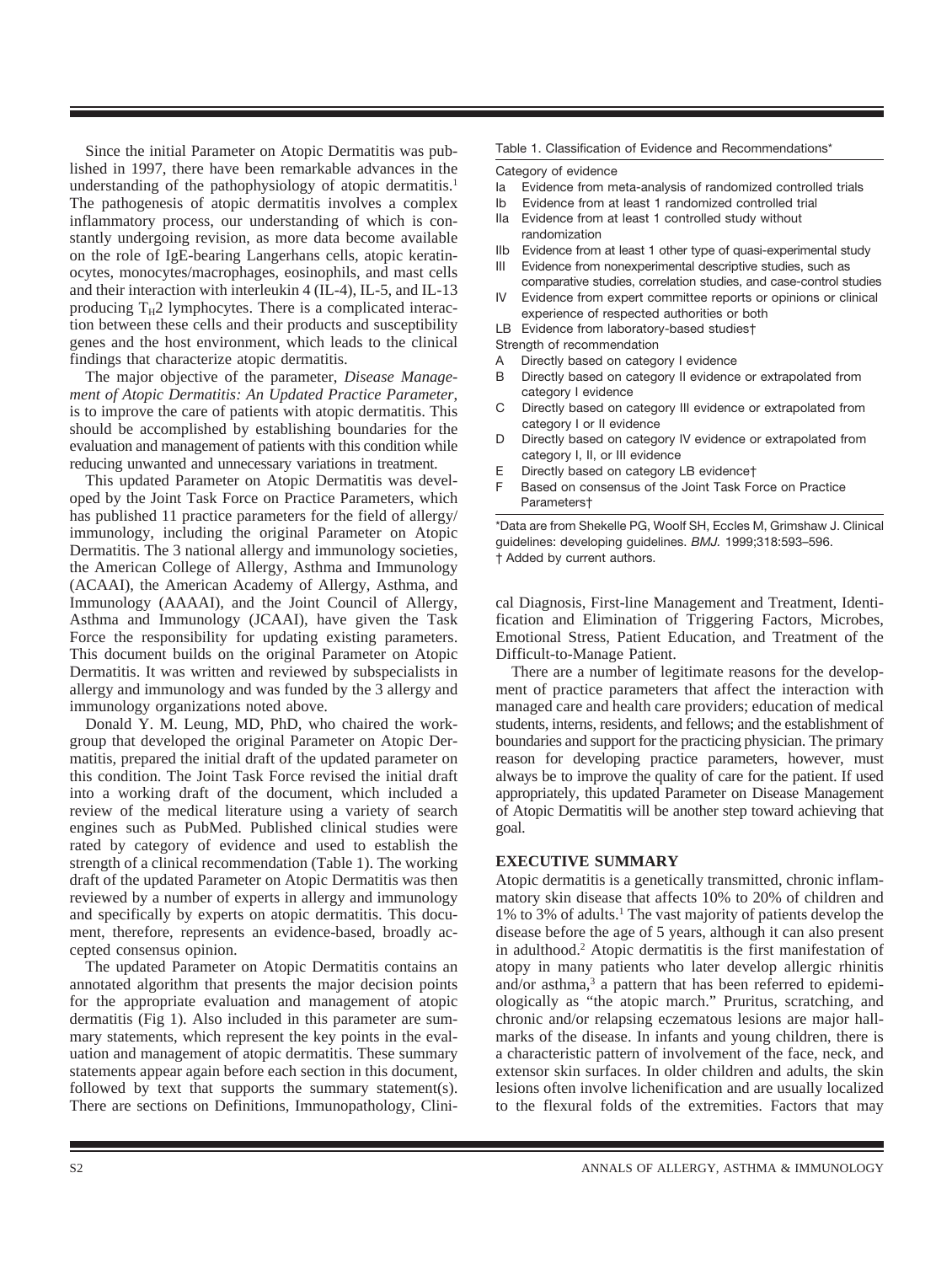

Figure 1. Flow chart of diagnosis and management of atopic dermatitis.

exacerbate symptoms in atopic dermatitis patients include temperature, humidity, irritants, infections, food, inhalant and contact allergens, and emotional stress.4 Food allergy has been implicated in approximately one third of children with atopic dermatitis, although specific IgE is often present without clear relevance to the disease process.5

The pathogenesis of atopic dermatitis involves a complex interaction between genetic and environmental factors. Xerosis, scratching, and both colonization<sup>2,6–8</sup> and infection<sup>9</sup> of the skin by *Staphylococcus aureus* all contribute to the disease process. As with allergic rhinitis and asthma, the inflammatory reaction in atopic dermatitis involves  $T_H2$  lymphocyte activation, resulting in the production of IL-4, IL-5, and IL-13.2 Other cells involved in this inflammation include IgE-bearing Langerhans cells, atopic keratinocytes, lymphocytes, monocytes/macrophages, eosinophils, and mast cells.10–12

The diagnosis of atopic dermatitis is based on its clinical presentation rather than diagnostic testing.13 However, the judicious use of percutaneous skin tests or in vitro testing for the presence of specific IgE to relevant allergens is a sensitive way of identifying potential allergic triggering factors. Double-blind food challenges are sometimes necessary to determine the relevance of specific food ingestion to symptoms.<sup>14</sup>

The effective management of atopic dermatitis involves some combination of trigger avoidance,<sup>14-16</sup> measures to restore skin barrier function, and anti-inflammatory medication.4 Trigger avoidance should be individualized based on a careful history and the results of specific IgE testing. Barrier function can be improved by careful hydration and emollient application, such as soaking in a lukewarm bath for 20 to 30 minutes followed by the immediate application of an emollient.17

There are multiple anti-inflammatory medication options available for treating atopic dermatitis. Topical corticosteroids are appropriate for the vast majority of patients, and the potency of the corticosteroid agent chosen should be individualized based on the severity of the dermatitis, the location of the affected skin, the surface area of the affected skin, and the age of the patient.<sup>4</sup> Clinical exacerbations may require temporarily switching to a more potent topical agent or using a tapering course of a systemic corticosteroid. Tacrolimus and pimecrolimus are anti-inflammatory calcineurin inhibitors and alternatives to corticosteroids that have been recently approved for topical use in adults and children with atopic dermatitis.18–21 These agents interrupt activation of lymphocytes and other inflammatory cells,<sup>18,22</sup> and to date they have been very well tolerated.<sup>23–26</sup>

There are a variety of other treatment options for patients with severe or refractory atopic dermatitis. These include wet dressings and occlusion,  $27,28$  phototherapy,  $29$  systemically administered immunosuppressants such as cyclosporin<sup>27</sup> or interferon gamma,  $30$  and antimetabolites.  $31,32$  In rare cases, short-term hospitalization is a useful way to temporarily reduce exposure to environmental and emotional triggers while initiating intensive patient education, diagnostic testing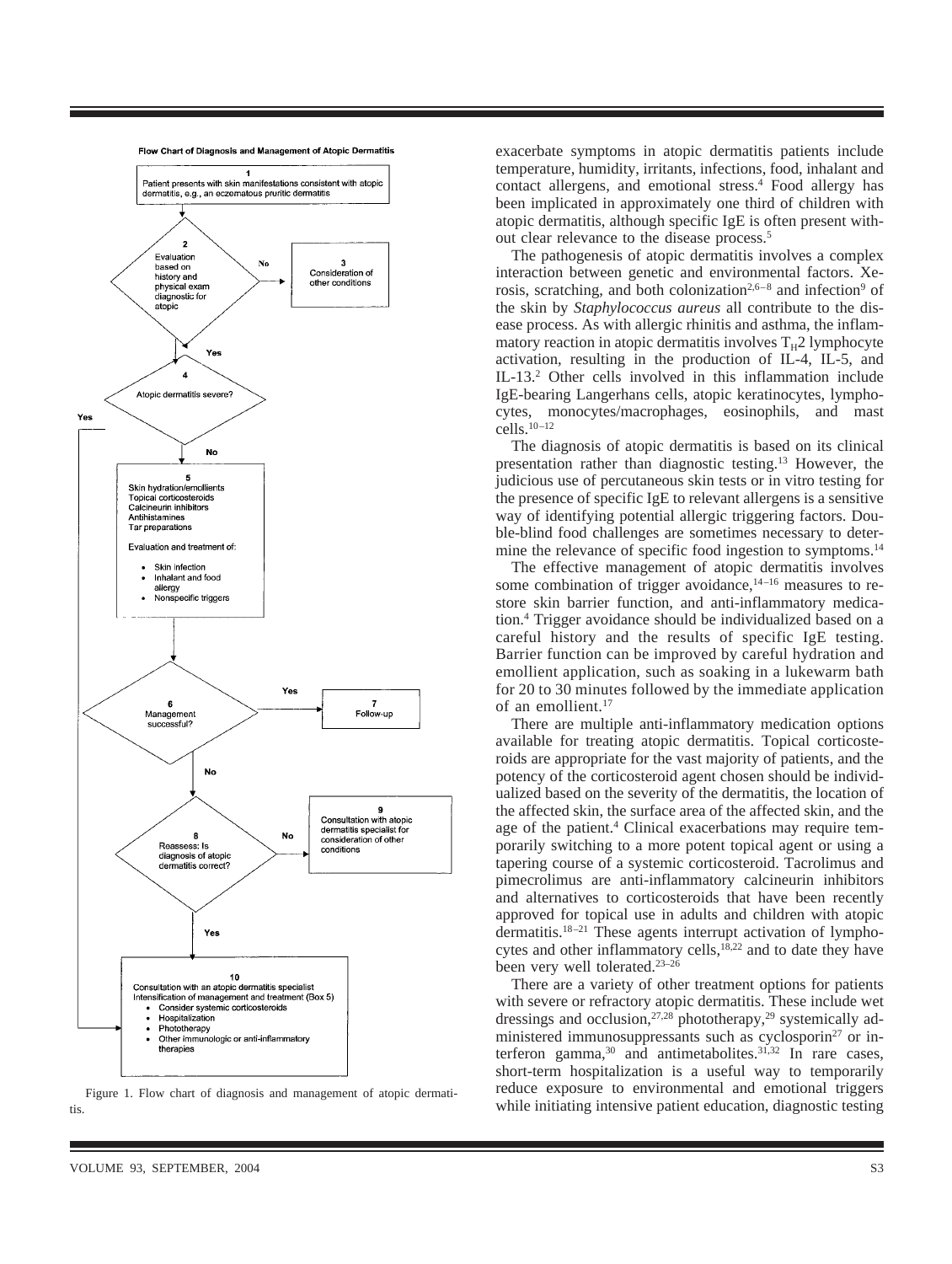(such as skin testing and food challenges), and aggressive medical treatment.

# **ANNOTATIONS TO FIGURE 1**

# *Annotation 1: Patient Presents with Skin Manifestations Consistent with Atopic Dermatitis (eg, an Eczematous Pruritic Dermatitis)*

There is no objective laboratory test for the diagnosis of atopic dermatitis. Therefore, the diagnosis of atopic dermatitis is based on a constellation of clinical features. These include (1) the essential feature, which is a pruritic dermatitis; (2) typical features, such as facial and extensor eczema in infants and children, flexural eczema in adults, and chronic or relapsing dermatitis; (3) frequently associated features, such as personal or family history of atopic disease, xerosis, cutaneous infections, nonspecific dermatitis of the hands or feet, elevated serum IgE levels, frequent occurrence of nonspecific decrease in cell-mediated immune response (anergy), positive immediate-type allergy skin tests and early age of onset; and (4) other features, such as white dermatographism and delayed blanch response, anterior subcapsular cataracts, keratoconus, Dennie-Morgan infraorbital folds, orbital darkening, facial erythema, or pallor.

# *Annotation 2: Evaluation Based on History and Physical Examination Diagnostic for Atopic Dermatitis?*

Atopic dermatitis often is associated with an early age of onset, with approximately 80% of cases starting before the age of 5 years. It frequently is associated with respiratory allergy and a number of other features, such as Dennie-Morgan infraorbital folds, white dermatographism, and facial pallor.

Acute and subacute lesions of atopic dermatitis are characterized by intensely pruritic, erythematous papulovesicles associated with excoriation and serous exudate. Lesions that do not appear papulovesicular clinically must demonstrate spongiosis histologically. Chronic atopic dermatitis is characterized by lichenification, papules, and excoriations. At all stages of atopic dermatitis, patients usually have dry skin. The distribution and skin reaction pattern vary according to the patient's age and disease activity. The skin distribution pattern in infants and young children generally involves the face, neck, and extensor skin surfaces. In contrast, in older children and adults who have long-standing skin disease, lichenification and localization of the rash to the flexural folds of the extremities usually are found. Chronic hand (and/or foot) eczema may be the primary or sole manifestation of many atopic adults.

# *Annotation 3: Consideration of Other Conditions*

A firm diagnosis of atopic dermatitis depends on the exclusion of other skin conditions with similar symptoms and signs. Failure of any response to "standardized" management of atopic dermatitis is a reason to consider other eczematous conditions. Skin conditions that may mimic atopic dermatitis fall into the following categories: (1) chronic dermatoses, such as seborrheic and contact dermatitis, nummular eczema, psoriasis, and ichthyoses; (2) infections and infestations such as scabies, human immunodeficiency virus, and dermophytosis; (3) malignancies, such as cutaneous T-cell lymphoma and Letterer-Siwe disease; (4) immunologic disorders, such as dermatitis herpetiformis, graft-vs-host disease, and dermatomyositis; (5) immunodeficiencies, such as Wiskott-Aldrich, severe combined immunodeficiency disease, hyper-IgE, and DiGeorge syndrome; and (6) metabolic disorders, such as zinc, pyridoxine, or niacin deficiency and phenylketonuria. In situations in which the diagnosis is not obvious, a skin biopsy should be considered. The skin biopsy should be performed by a physician trained and experienced in performing the procedure and should be interpreted by a qualified dermatopathologist.

# *Annotation 4: Is the Atopic Dermatitis Severe?*

Severe atopic dermatitis is characterized by intensely pruritic, widespread skin lesions that often are complicated by persistent bacterial, viral, or fungal infections. The presence of keratoconus, keratoconjunctivitis, anterior cataracts, and eczema vaccinatum suggests that the atopic dermatitis is particularly severe, which may be related to chronicity.

The extent and severity of atopic dermatitis can be determined by careful examination of the patient's skin, grading the extent of affected areas (eg, percentage of involvement of the head, upper limbs, trunk, and lower limbs), and defining the severity of the following signs of eczema: induration, erythema, excoriation, lichenification, scaling, oozing, weeping, and crusting. In general, patients who have more than 20% skin involvement (or 10% of skin involvement if affected areas include the eyelids, hands, or intertriginous areas) that has not been responsive to first-line treatment should be considered for consultation with a specialist. Other patients who should be considered as having severe atopic dermatitis include:

- Patients with extensive skin involvement who are at risk for exfoliation.
- Patients who require ongoing or frequent treatment with high-potency topical glucocorticoids or systemic glucocorticoids.
- Patients who require hospitalization for severe eczema or skin infections related to the atopic dermatitis.
- Patients with ocular or infectious complications.
- Patients who have significant disruption of their quality of life (eg, sleepless nights, school or work days lost, etc).
- Patients who are generally erythrodermic.

Patients not previously receiving appropriate treatment for atopic dermatitis should be started on first-line therapy, and attempts should be made to identify potential triggers.

# *Annotation 5: Management of Atopic Dermatitis*

The treatment of atopic dermatitis is directed at symptom relief and reduction of cutaneous inflammation. Characterization of each patient's skin disease severity and the reduction of exacerbating factors are critical for effective management. All patients require skin hydration in combination with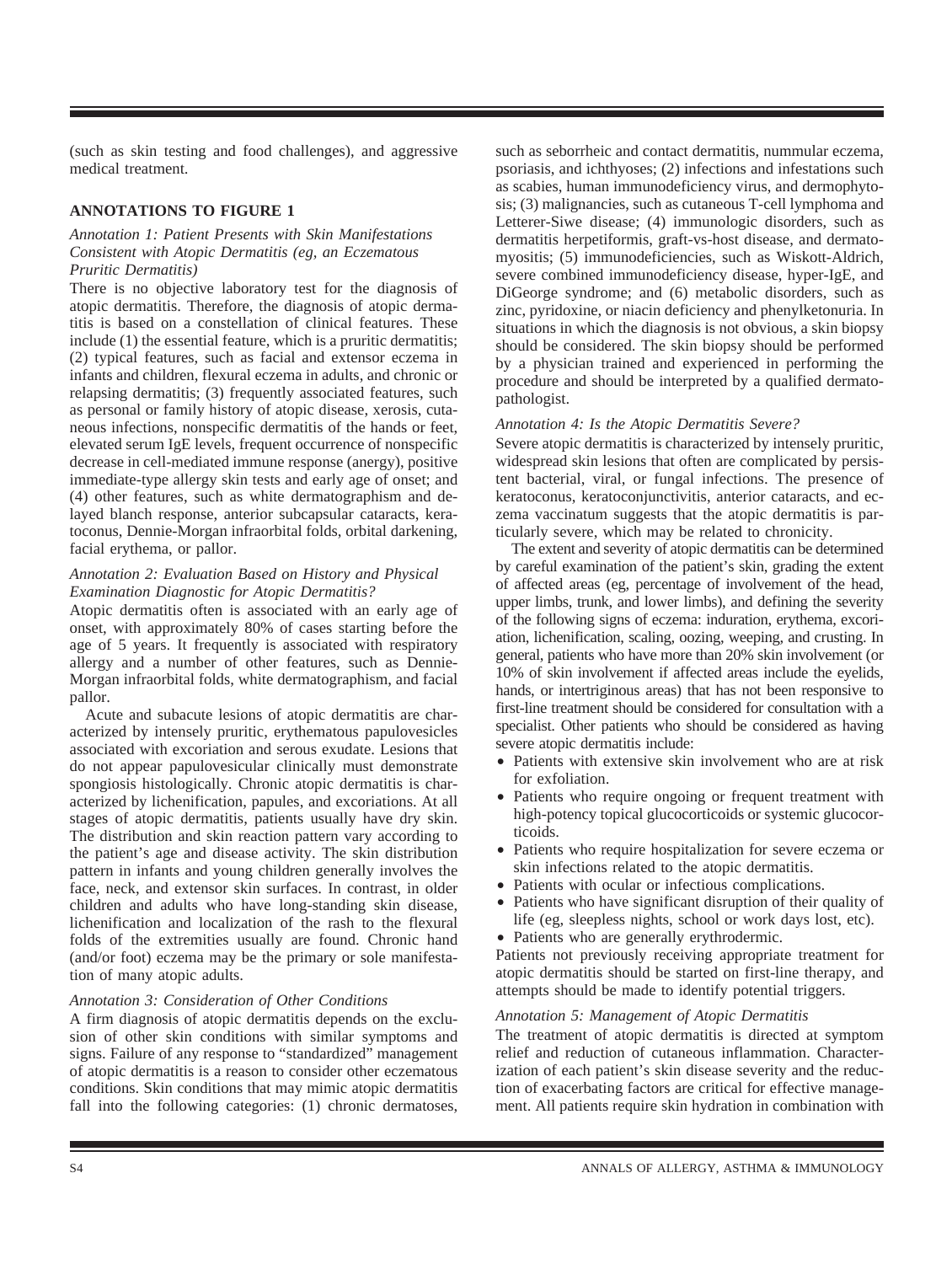an effective emollient. Potential trigger factors should be identified and eliminated. These include irritants, allergens, and emotional stresses. Therapy must be individualized and is dependent on whether the patient is experiencing an acute flare or dealing with the management of chronic atopic dermatitis.

The severity of atopic dermatitis is based on the extent of skin involvement, the intensity of pruritus, the presence of complications, the effect on quality of life, and the amount of medication required for control.

The initial management of atopic dermatitis may consist of the following categories of treatment: hydration, topical corticosteroids, topical calcineurin inhibitors, tar preparations, and antihistamines.

Tacrolimus, a calcineurin inhibitor, has been shown to be effective and safe for use in atopic dermatitis. Most patients experience a dramatic reduction of pruritus within 3 days of initiating treatment, as well as significant improvement in quality of life. Pimecrolimus also has been shown to be effective and safe for the treatment of atopic dermatitis. When used as long-term maintenance therapy, topical preparations of this drug reduce the number of flares of atopic dermatitis and the requirement for corticosteroid treatment.

There are many factors that may contribute to exacerbations of atopic dermatitis, including food allergens, aeroallergens, infections, temperature, humidity, irritants, and emotional stress.

Skin testing or in vitro testing for IgE antibodies can be useful in the identification of potential allergens. In particular, negative skin tests or in vitro tests can be used to exclude allergic trigger factors as a cause of atopic dermatitis. Positive skin test results or in vitro test results do not prove that a particular allergen causes clinical symptoms, but they may guide the clinician in considering possible causes. This is particularly true in the case of foods, where controlled food challenges or elimination diets may be needed to confirm or exclude clinical sensitivity to foods.

Skin infections should be treated with short courses of appropriate antimicrobial therapy, with an emphasis on appropriate treatment for staphylococcal infections. Herpetic and dermatophytic infections also need to be considered and treated after appropriate diagnosis has been confirmed.

# *Annotation 6: Is the Management Successful?*

Response to therapy may be classified as a complete response, a partial response, or a treatment failure. Complete response and eradication of the patient's eczema, in the short term, is unusual unless there is a clear-cut trigger (eg, a food allergen that could be eliminated). Atopic dermatitis is a chronic relapsing skin condition, and therefore most patients will have a partial response with reduction in pruritus and the extent of skin disease. These patients will need long-term follow-up for adjustment of medications according to the severity of the illness. Patients who do not respond to treatment should be completely reassessed to be certain of the diagnosis, and alternative treatment should be considered.

## *Annotation 7: Follow-up*

To achieve effective control of a patient's atopic dermatitis, it is important to educate patients and family members about the chronic nature of their disease, exacerbating factors, and appropriate treatment options. This is important to ensure cooperation and compliance with the treatment plan. Written information that includes detailed skin care recommendations, environmental control, and general information about the disease should be provided. Patients should be educated on how to monitor their disease and know how to respond to changes in their status and when to seek additional medical help. The treatment plan should be reviewed during follow-up visits, and the patient and/or parent should demonstrate an appropriate level of understanding to ensure a good outcome. Adequate time and teaching materials are necessary to provide effective education. Patient support organizations that provide updates on progress in atopic dermatitis research are important resources for these patients. Follow-up of patients with atopic dermatitis also should include evaluation for potential triggers of exacerbations (eg, aeroallergens, infection, emotional factors) and cooperative management with the patient and/or parent to prevent such exacerbations.

# *Annotation 8: Reassess: Is Diagnosis of Atopic Dermatitis Correct?*

In patients who do not achieve the goals of atopic dermatitis management, it is important to reassess whether the diagnosis is correct. With the lack of a characteristic skin lesion or a confirmatory laboratory test result, the diagnosis depends on clinical symptoms and the physical examination. Concomitant allergic rhinitis and/or asthma increase the likelihood that the diagnosis of atopic dermatitis is correct. As discussed in annotation 1, many skin conditions may masquerade as atopic dermatitis.

When reassessing patients, it is helpful to consider the following points. Most patients who present with atopic dermatitis are younger than 5 years but are infrequently younger than 6 weeks. Any infant with an eczematous rash presenting earlier than the first month of life should be carefully evaluated for the presence of congenital immunodeficiency, particularly if the course is complicated by recurrent infections and failure to thrive. Atopic dermatitis does not usually affect the diaper area or the nose exclusively. Differentiation of seborrheic dermatitis from atopic dermatitis may be difficult in infants. It is important to consider contact dermatitis and skin infections as complicating factors.

# *Annotation 9: Consultation with an Atopic Dermatitis Specialist for Consideration of Other Conditions*

Patients who are refractory to first-line therapy and who have severe atopic dermatitis with significant dysfunction should have a consultation with an atopic dermatitis specialist, such as an allergist or dermatologist. Such consultation is recommended when the diagnosis of atopic dermatitis is in doubt and for identification of potential allergen triggers, patient education, and implementation of alternative therapies, including potent anti-inflammatory and immunomodulatory agents.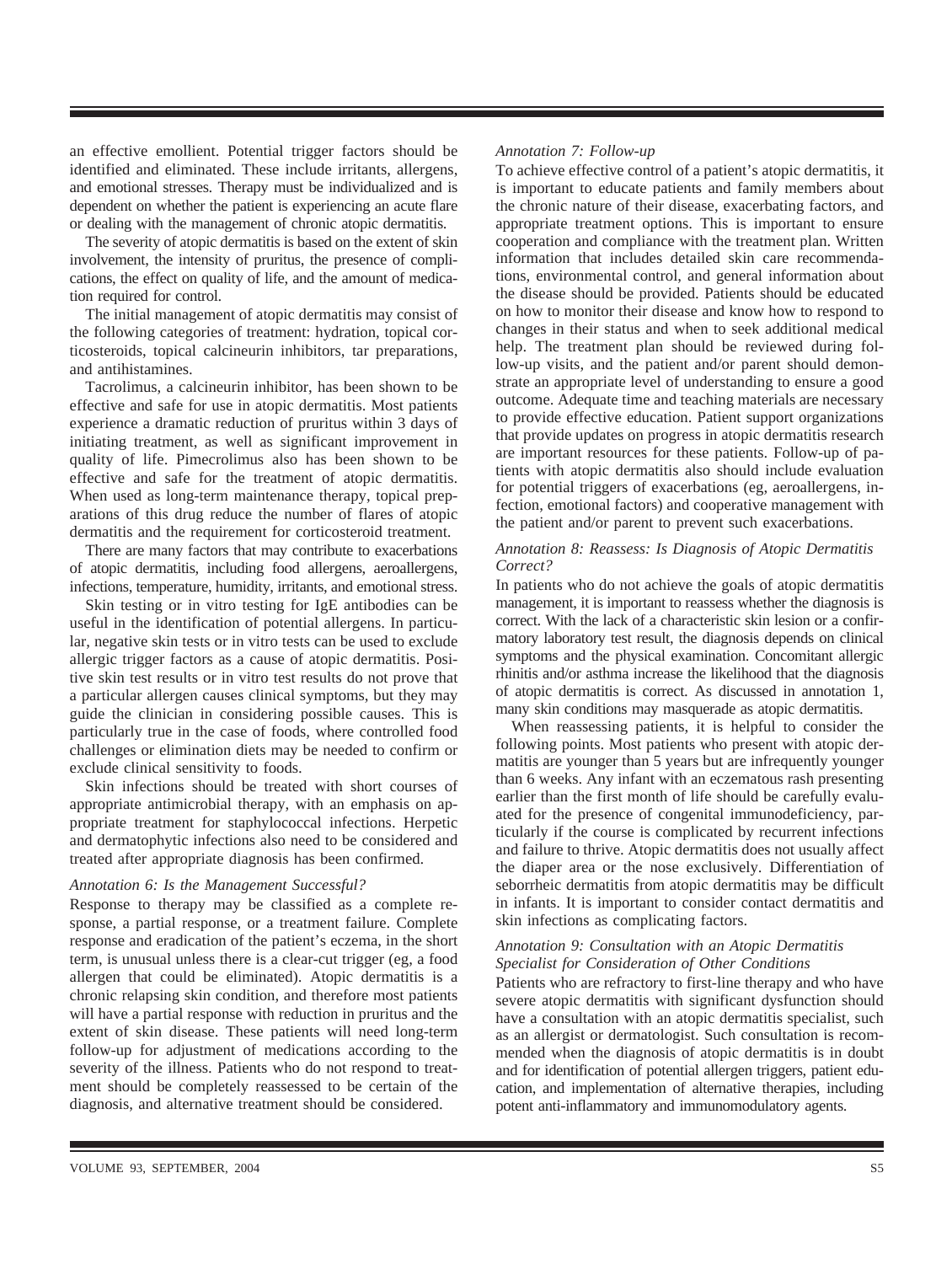Cooperation between the patient and/or the patient's guardian(s), the primary care physician, and the allergist or dermatologist is important in the implementation of strategies necessary for the care of patients with chronic atopic dermatitis. Even when an atopic dermatitis specialist is consulted, the primary care physician continues to play an important role in the care of patients with atopic dermatitis by ensuring continuity of care.

# *Annotation 10: Consultation with an Atopic Dermatitis Specialist: Intensification of Management and Treatment*

When atopic dermatitis is either severe or has not responded to appropriate first-line management strategies, specialist consultation should be obtained. This allows both a reevaluation of first-line treatment approaches (eg, hydration, emollients, topical corticosteroids, pimecrolimus, tacrolimus, and tar preparations) and consideration of alternative therapy. Examples of alternative strategies include (1) the application of wet dressings in combination with topical corticosteroids; (2) short-term treatment with systemic corticosteroids with appropriate tapering to avoid rebound; (3) phototherapy with ultraviolet light (UV-B or UV-A [PUVA]); (4) immunomodulatory or immunosuppressive agents; (5) hospitalization to separate the patient from environmental allergens while administering other therapies; and (6) allergen immunotherapy when aeroallergens are clearly implicated in dermatitis flares. In light of potential adverse effects, a careful risk-benefit analysis should be undertaken before initiating any of these alternative therapies. For patients who do not respond to these approaches, investigational treatment can be considered.

# **SUMMARY STATEMENTS**

# *Definitions*

*Summary statement 1.* Atopic dermatitis is a familial, chronic inflammatory skin disease that commonly presents during early infancy and childhood but can persist or start in adulthood. (C)

#### *Immunopathology*

*Summary statement 2.* Most individuals with atopic dermatitis have elevated serum IgE levels, which are often very high. (C)

*Summary statement 3.* Pathogenesis of atopic dermatitis involves a complex inflammatory process associated with IgEbearing Langerhans cells, atopic keratinocytes, lymphocytes, monocytes/macrophages, eosinophils, and mast cells. (C)

*Summary statement 4.* There is an increased frequency of  $T_H2$  cells producing IL-4, IL-5, and IL-13, but little interferon- $\gamma$  has been found in the peripheral blood and acute skin lesions of patients with atopic dermatitis. The clinical manifestations of atopic dermatitis result in large part from stimulation of the  $T_H2$  wing of the immunologic pathways. (C)

*Summary statement 5.* There is a complex interaction among susceptibility genes, the host environment, and multiple immunologic cells, leading to acute and chronic lesions that characterize this skin disease. (B)

# *Clinical Diagnosis*

*Summary statement 6.* There is no objective diagnostic test for the clinical confirmation of atopic dermatitis. (D)

*Summary statement 7*. The diagnosis of atopic dermatitis is based on a constellation of clinical features. (D)

*Summary statement 8.* Pruritus and chronic or relapsing eczematous lesions with typical morphology and distribution in patients with a history of atopy are essential for diagnosis. (F)

*Summary statement 9.* Acute and subacute skin lesions are most often seen in infants and young children and are characterized by intensely pruritic erythematous papulovesicular lesions associated with excoriation and serous exudate. (D)

*Summary statement 10.* Chronic atopic dermatitis is characterized by lichenification, papules, and excoriations. (D)

#### *First-line Management and Treatment*

*Summary statement 11.* The intensity of management and treatment of atopic dermatitis is dictated by the severity of illness, which relates to the effect of atopic dermatitis on the quality of life of the patient and his or her family. (A)

*Summary statement 12.* Successful management requires a systematic, multipronged approach that includes antipruritic therapy, skin hydration, topical anti-inflammatory medications, and the identification and possible elimination of exacerbating factors. (A)

#### *Skin Hydration*

*Summary statement 13.* Atopic dermatitis is characterized by reduced skin barrier function due to loss of vital lipids, which leads to enhanced water loss and dry skin. (E)

*Summary statement 14.* Moisturizers such as lukewarm soaking baths for at least 20 minutes followed by the application of an occlusive emollient to retain moisture can give the patient symptomatic relief. (D)

*Summary statement 15.* Emollients, available in the form of lotions, creams, and ointments, should be used as first-line therapy. (D)

#### *Topical Corticosteroids*

*Summary statement 16.* Topical corticosteroids, applied to areas of eczema, are effective treatment for atopic dermatitis. (A)

*Summary statement 17.* Low-potency corticosteroids are recommended for maintenance therapy, whereas intermediate- and high-potency corticosteroids should be used for the treatment of clinical exacerbation and applied to affected areas of skin over short periods of time. (A)

*Summary statement 18.* Potent fluorinated corticosteroids should be avoided on the face, the eyelids, the genitalia, and the intertriginous areas, as well as in young infants. (D)

*Summary statement 19.* Ultrahigh-potency corticosteroids should be used only for very short periods of time (several days) and only in areas that are lichenified. (D)

*Summary statement 20.* The degree of corticosteroid absorption through the skin, and hence the potential for systemic adverse effects, is directly dependent on the surface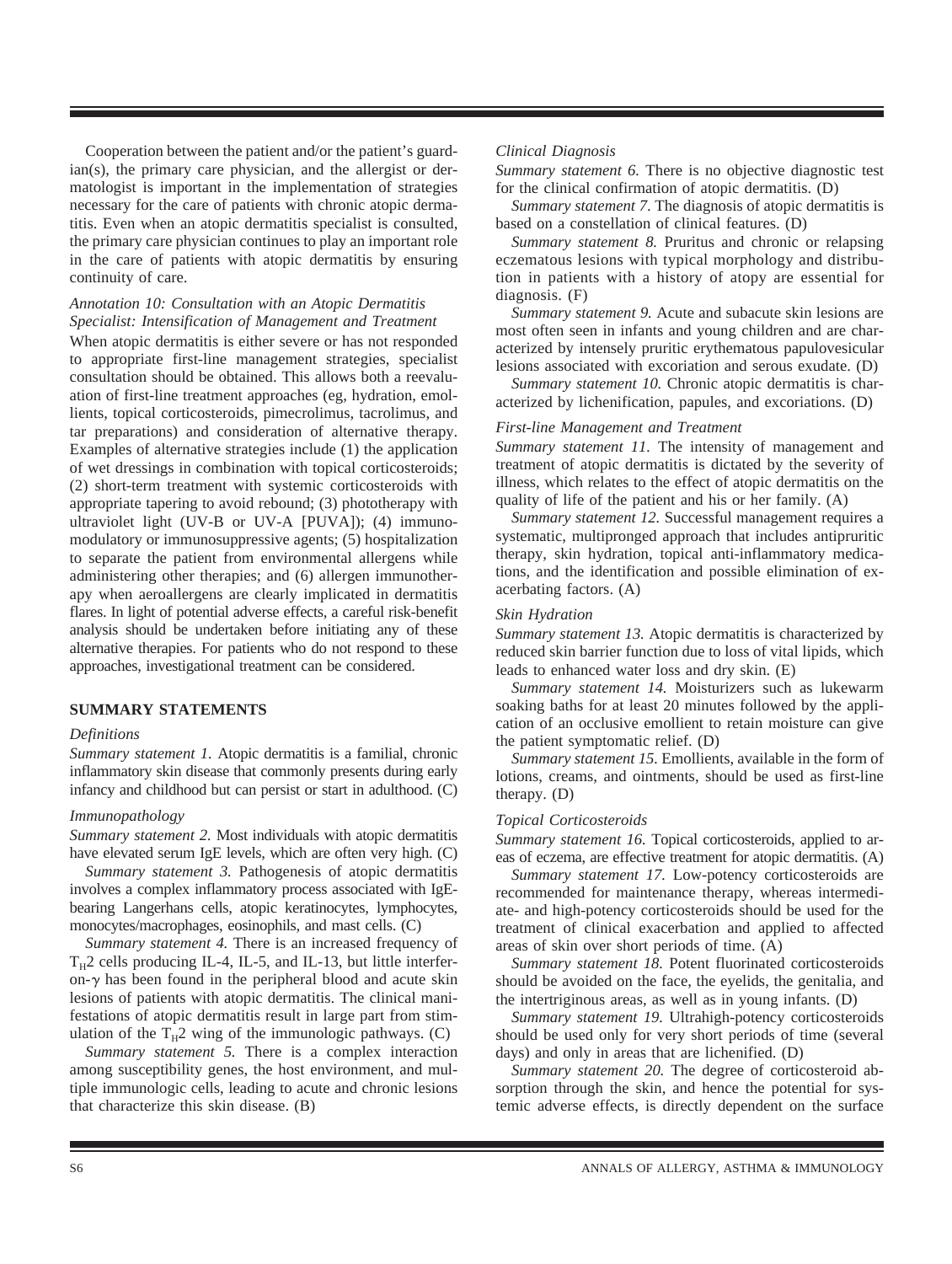area of the skin involved, the use of occlusive dressing, and the potency of the corticosteroid preparation. (D)

# *Topical Calcineurin Inhibitors*

# *Tacrolimus*

*Summary statement 21.* Tacrolimus ointment has been shown to be effective and safe in both adults and children for the treatment of mild-to-moderately severe atopic dermatitis, with most patients experiencing a reduction of pruritus within 3 days of initiating therapy. (A)

*Summary statement 22.* Tacrolimus ointment applied on up to 100% of the body surface in adults and children has demonstrated sustained efficacy with no significant systemic adverse effects. (A)

*Summary statement 23.* A local burning sensation is the most common adverse effect associated with tacrolimus. This may limit its usefulness in certain patients. (A)

*Summary statement 24.* Tacrolimus ointment can be used safely for facial and eyelid eczema. (D)

#### *Pimecrolimus*

*Summary statement 25.* Topical pimecrolimus cream is a calcineurin inhibitor that decreases the number of flares of atopic dermatitis, reduces the need for corticosteroids, and controls pruritus. (A)

#### *Tar Preparations*

*Summary statement 26.* Although tar preparations are widely used in the treatment of atopic dermatitis, there are no randomized, controlled studies that have demonstrated their efficacy. (A)

*Summary statement 27.* Newer coal tar products have been developed that are more cosmetically acceptable, with respect to odor and staining of clothes, than some older products. (B)

*Summary statement 28.* Tar preparations should not be used on acutely inflamed skin, since this may result in additional skin irritation. (D)

#### *Antihistamines*

*Summary statement 29.* Some patients may benefit from the use of antihistamines for the relief of pruritus associated with atopic dermatitis. (C)

*Summary statement 30.* Treatment of atopic dermatitis with topical antihistamines is generally not recommended because of potential cutaneous sensitization. (C)

#### *Identification and Elimination of Triggering Factors*

*Summary statement 31.* Avoidance of common irritants (eg, soaps, toiletries, wool, chemicals) that trigger the itch-scratch cycle is recommended. (B)

*Summary statement 32.* Control of temperature and humidity may be useful for preventing pruritus. (D)

*Summary statement 33.* Aeroallergens such as house dust mites, animal allergens, and pollens may cause exacerbation, and therefore exposure to them should be minimized. (A)

*Summary statement 34.* Possible allergenic triggers of atopic dermatitis can be confirmed by skin tests and in vitro tests for specific IgE antibodies and in some cases by patch tests that may produce immediate or delayed reactions to protein allergens. (B)

*Summary statement 35.* Food allergens trigger atopic dermatitis more commonly in young infants and children than in adults. (D)

# *Microbes*

*Summary statement 36.* Patients with moderate-to-severe atopic dermatitis have been found to make IgE antibodies against staphylococcal toxins present on their skin. (B)

*Summary statement 37.* A course of an appropriate systemic antibiotic should be considered in patients who are heavily colonized or infected with staphylococcal *aureus*. Antibiotic treatment maybe more difficult if staphylococcal *aureus* is resistant. (D)

*Summary statement 38.* Atopic dermatitis can be complicated by recurrent viral skin infections, such as herpes simplex, warts, and molluscum contagiosum. (D)

*Summary statement 39.* Smallpox vaccination or even exposure of patients with atopic dermatitis to recently vaccinated individuals may cause a severe, widespread, potentially fatal dermatitis called *eczema vaccinatum*, which is similar in appearance to eczema herpeticum. (C)

*Summary statement 40.* Dermatophytic infections can complicate atopic dermatitis and may contribute to exacerbation (D) of disease activity. (LB)

#### *Emotional Stress*

*Summary statement 41.* Emotional factors do not cause atopic dermatitis but often cause exacerbation and have been found to induce immune activation as well as increase pruritus and scratching. (D)

# *Patient Education*

*Summary statement 42.* To achieve effective control of atopic dermatitis, it is important to educate patients and family members about the chronic nature of atopic dermatitis, exacerbating factors, and appropriate treatment options, including patient support organizations to enhance adherence. (B)

# *Treatment of the Difficult-to-Manage Patient*

#### *Wet dressing and occlusion*

*Summary statement 43.* Wet dressings may serve as an effective barrier against persistent scratching, allowing more rapid healing of excoriated lesions. (B)

*Summary statement 44.* Application of wet-wrap dressings in combination with topical corticosteroids can be efficacious in the treatment of refractory atopic dermatitis. (A)

#### *Allergen immunotherapy*

*Summary statement 45.* Although the effectiveness of allergen immunotherapy in the treatment of atopic dermatitis has not been conclusively demonstrated, there are selected patients with atopic dermatitis who may benefit from such treatment. (F)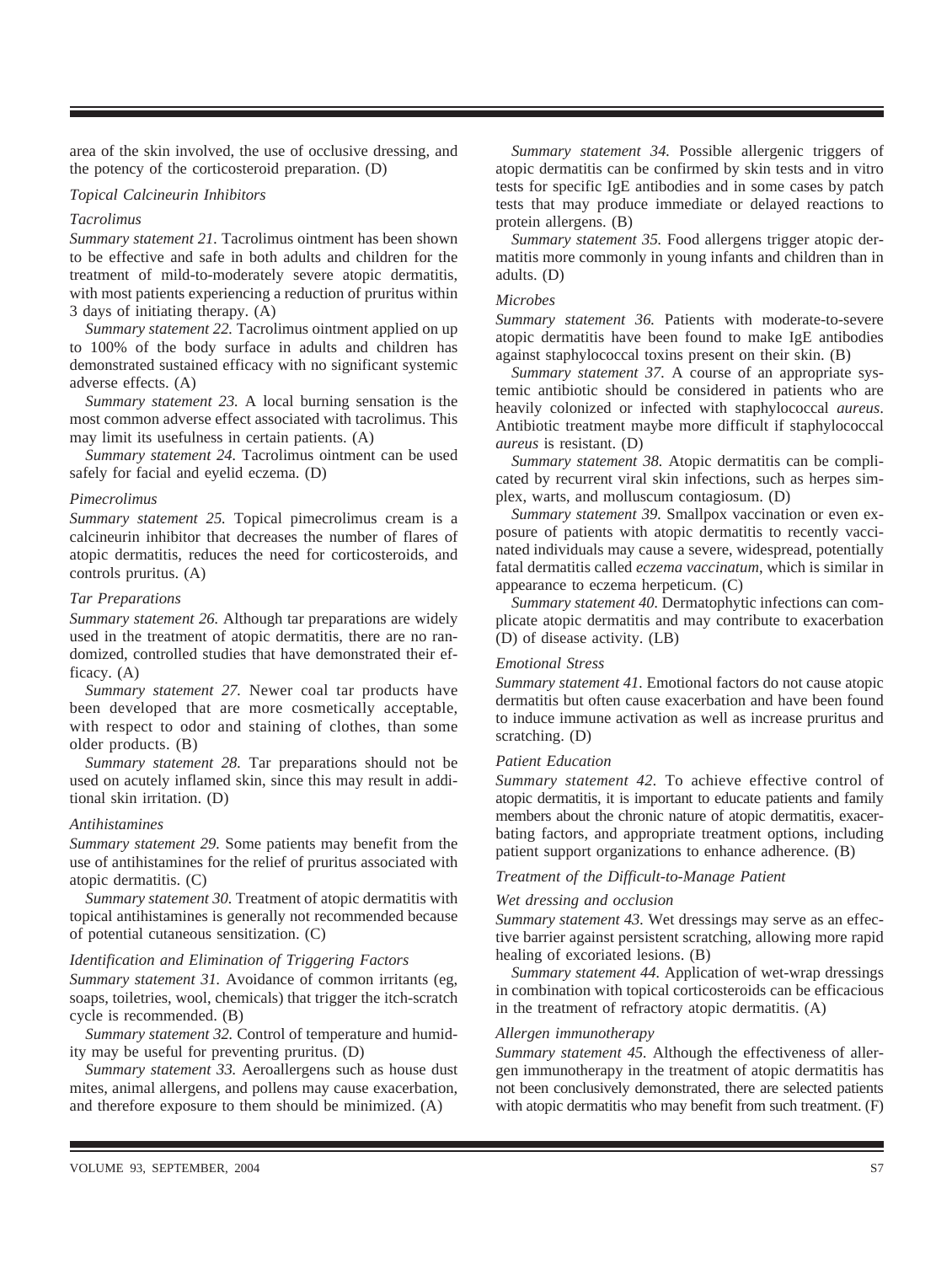# *Systemic corticosteroids*

*Summary statement 46.* The use of systemic corticosteroids may be required in the treatment of severe, recalcitrant chronic atopic dermatitis. (F)

*Summary statement 47.* The dramatic clinical improvement that may occur after administration of systemic corticosteroids may be associated with an equally dramatic rebound flaring of atopic dermatitis following discontinuation of systemic corticosteroids. (D)

# *Phototherapy*

*Summary statement 48.* Natural sunlight can be beneficial for atopic dermatitis, but sunburn and overheating should be avoided. (A)

*Summary statement 49.* Ultraviolet therapy can be a useful adjunct in the treatment of recalcitrant atopic dermatitis. (D)

*Summary statement 50.* Phototherapy with PUVA should be restricted to patients with recalcitrant atopic dermatitis. (B)

# *Systemic immunomodulating agents*

*Summary statement 51.* Immunosuppressive agents such as cyclosporin, interferon gamma, mycophenolate mofetil, and azathioprine have been shown to provide benefit for certain cases of severe refractory atopic dermatitis, but potential benefits should be weighed against their potentially serious adverse effects. (F)

# *Hospitalization*

*Summary statement 52.* Hospitalization can result in an improvement in atopic dermatitis by removing the patient from environmental allergens and irritants and by providing patient education and improving compliance. (D)

# *Investigative approaches*

*Summary statement 53.* There are certain investigative treatments that have been proposed for the management of atopic dermatitis. These remain unproven at this time. (D)

# *Consultation with an atopic dermatitis specialist*

*Summary statement 54.* Patients refractory to first-line therapy should be evaluated by an atopic dermatitis specialist. (F)

# **DEFINITIONS**

*Summary statement 1.* Atopic dermatitis is a familial, chronic inflammatory skin disease that commonly presents during early infancy and childhood but can persist or start in adulthood. (C)

Atopic dermatitis is a familially transmitted, chronic inflammatory skin disease that commonly presents during early infancy and childhood but can persist or start in adulthood.2 It often presents as the first step in the atopic march toward respiratory allergy. Recent interest in atopic dermatitis has been sparked by reports of its increasing prevalence and the significant adverse impact it can have on quality of life. Atopic dermatitis is a major public health problem worldwide, with a lifetime prevalence in children of 10% to 20%.<sup>1</sup> The prevalence of atopic dermatitis in adults is approximately 1% to 3%. Wide variations in prevalence have been observed

within countries inhabited by similar ethnic groups, suggesting that environmental factors determine atopic dermatitis expression.<sup>33</sup>

# **IMMUNOPATHOLOGY**

*Summary statement 2.* Most individuals with atopic dermatitis have elevated serum IgE levels, which are sometimes extremely high. (C)

*Summary statement 3.* Pathogenesis of atopic dermatitis involves a complex inflammatory process associated with IgE-bearing Langerhans cells, atopic keratinocytes, lymphocytes, monocytes/macrophages, eosinophils, and mast cells. (C)

*Summary statement 4.* There is an increased frequency of  $T_H$ 2 cells producing IL-4, IL-5, and IL-13, but little interferon- $\gamma$  has been found in the peripheral blood and acute skin lesions of patients with atopic dermatitis. The clinical manifestations of atopic dermatitis result in large part from stimulation of the  $T_H2$  wing of the immunologic pathways. (C)

*Summary statement 5.* There is a complex interaction between susceptibility genes, the host environment, and multiple immunologic cells, leading to acute and chronic lesions that characterize this skin disease. (B)

Since the initial Joint Task Force Practice Parameters on Atopic Dermatitis was published,<sup>34</sup> there have been remarkable advances in our understanding of the pathophysiology of atopic dermatitis. Nearly 80% of patients with atopic dermatitis develop allergic rhinitis or asthma. In such patients, atopic dermatitis may be considered the skin manifestation of a systemic allergic response.<sup>3</sup> An increased frequency of  $T_H2$ cells producing IL-4, IL-5, and IL-13 but little interferon- $\gamma$ has been found in the peripheral blood and acute skin lesions of patients with atopic dermatitis.10 This likely contributes to the increased eosinophilia and IgE sensitization to factors in the host environment that characterize most patients with atopic dermatitis. The development of  $T_H2$  cells in atopic dermatitis is related to several factors, including (1) the cytokine microenvironment in which T-cell development takes place; (2) allergic mediators; (3) the costimulatory signals used during T-cell activation; and (4) the antigenpresenting cell.35–40 There has been considerable interest in the unique features of IgE-bearing Langerhans cells and atopic keratinocytes in promoting the skin lesions of atopic dermatitis.<sup>11,12</sup>

The picture that has emerged of the pathogenesis of atopic dermatitis involves a complex interaction between susceptibility genes, the host environment, and multiple immunologic cells, resulting in the acute and chronic skin lesions that characterize this skin disease. Effective therapy requires a multipronged approach to reduce environmental triggers and skin inflammation and restore skin barrier function.

# **CLINICAL DIAGNOSIS**

*Summary statement 6.* There is no objective diagnostic test for the clinical confirmation of atopic dermatitis. (D)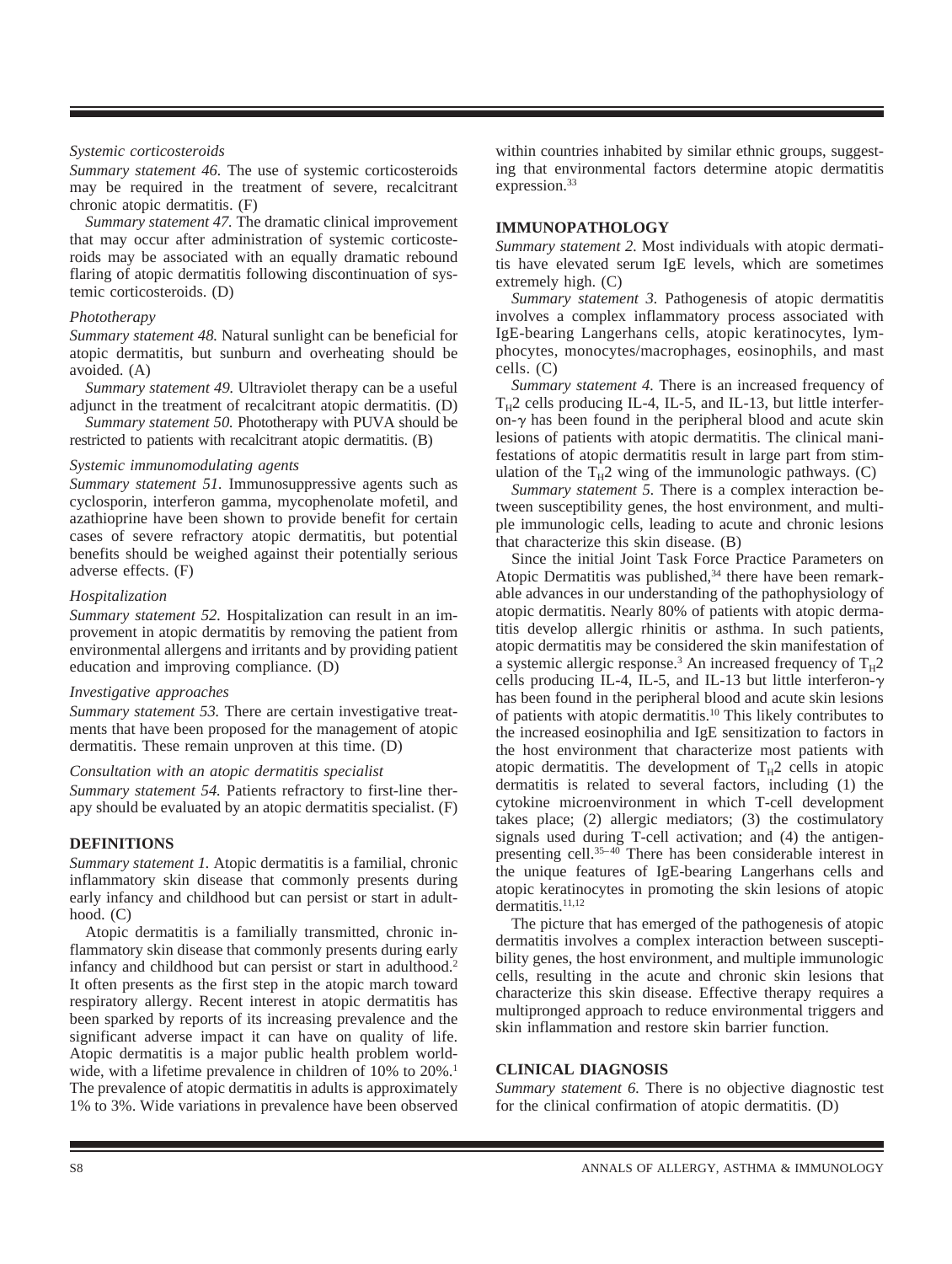*Summary statement 7.* The diagnosis of atopic dermatitis is based on a constellation of clinical features. (D)

*Summary statement 8.* Pruritus and chronic or relapsing eczematous lesions with typical morphology and distribution in patients with a history of atopy are essential for diagnosis. (F)

*Summary statement 9.* Acute and subacute skin lesions are most often seen in infants and young children and are characterized by intensely pruritic erythematous papulovesicular lesions associated with excoriation and serous exudate. (D)

*Summary statement 10.* Chronic atopic dermatitis is characterized by lichenification, papules, and excoriations. (D)

At the initial encounter with any patient seeking treatment for atopic dermatitis, particularly if poorly controlled, it is essential to confirm that the correct diagnosis has been made. There is no objective diagnostic test for the clinical confirmation of atopic dermatitis. Therefore, the diagnosis of atopic dermatitis is based on the constellation of clinical features.<sup>13</sup> Of the major features, pruritus and chronic or relapsing eczematous lesions with typical morphology and distribution are essential for diagnosis. Although pruritus may occur throughout the day, it is usually worse in the early evening and night. Its consequences are scratching followed by the elicitation of eczematous skin lesions.

Acute and subacute skin lesions are characterized by intensely pruritic, erythematous papulovesicles associated with excoriation, and serous exudate. Chronic atopic dermatitis is characterized by lichenification, papules, and excoriations. Patients usually have dry, pale, pasty skin. The distribution and skin reaction pattern vary according to the patient's age, disease activity, and accessibility to scratching. In infants and young children, the rash generally involves the face, neck, and extensor skin surfaces. In older children and adults who have long-standing skin disease, lichenification and localization of the rash to the flexural folds of the extremities are common. Chronic hand eczema may be the primary manifestation in many adults with a history of atopic dermatitis.

Atopic dermatitis is often associated with an early age of onset, with most cases starting before the age of 5 years. Atopic dermatitis can be triggered by IgE-mediated events in many patients, but it can be triggered in some patients by non–IgE-mediated events.2,41 Therefore, although respiratory allergy is an important associated condition in patients with atopic dermatitis, it is not essential for diagnosis of this condition. Although a number of other features, such as Dennie-Morgan infraorbital folds, white dermatographism, or facial pallor, can be seen, they are too nonspecific for use in making a diagnosis of atopic dermatitis. A firm diagnosis of atopic dermatitis depends on the exclusion of other skin conditions that share symptoms and signs.

# **FIRST-LINE MANAGEMENT AND TREATMENT**

*Summary statement 11.* The intensity of management and treatment of atopic dermatitis is dictated by the severity of illness, which relates to the effect of atopic dermatitis on the quality of life of the patient and his or her family. (A)

*Summary statement 12.* Successful management requires a systematic, multipronged approach that includes antipruritic therapy, skin hydration, topical anti-inflammatory medications, and the identification and possible elimination of exacerbating factors. (A)

The intensity of management and treatment is dictated by the severity of illness and its effect on the patient and immediate family. Successful management requires a systematic, multipronged approach that includes skin hydration, topical anti-inflammatory medications, and the identification and possible elimination of exacerbating factors, including irritants, allergens, emotional stressors, and infectious agents.4 Scratching plays an important role in the development of cutaneous lesions in atopic dermatitis. Control of pruritus is, therefore, an important part of treatment, recognizing that patients may be exposed to both exogenous (eg, humidity, allergens) and endogenous (eg, stress) provocation factors. Dry skin in the winter months damages the stratum corneum barrier, causing an increased susceptibility to irritants and increased itching, whereas sweating in the warm humid months of the summer may also trigger itching. Patients with atopic dermatitis frequently will experience an accentuation of their itching during times of stress and/or exposure to specific allergens. Many factors may lead to an intensification of pruritus, and treatment plans should be individualized to address trigger factors that are unique to the individual patient.

# *Skin Hydration*

*Summary statement 13.* Atopic dermatitis is characterized by reduced skin barrier function due to loss of vital lipids, which leads to enhanced water loss and dry skin. (E)

*Summary statement 14.* Moisturizers such as lukewarm soaking baths for at least 20 minutes followed by the application of an occlusive emollient to retain moisture can give the patient symptomatic relief. (D)

*Summary statement 15.* Emollients, available in the form of lotions, creams, and ointments, should be used as first-line therapy. (D)

Atopic dermatitis is characterized by reduced skin barrier function. This is likely due, at least in part, to high expression of sphingomyelin deacylase, which decreases ceramide levels in atopic dermatitis skin.42,43 The loss of vital skin lipids results in enhanced transepidermal water loss and dry skin (xerosis). Application of ceramide-rich lipids may improve skin barrier function and reduce the severity of atopic dermatitis.44 Xerosis contributes to the development of epithelial microfissures and cracks, which favor the entry of skin microbes and allergens. This problem usually becomes exacerbated during the dry winter months and aggravated in certain work environments. Lukewarm soaking baths for at least 20 minutes followed by the application of an occlusive emollient to retain moisture can give the patient excellent symptomatic relief. Addition of substances such as oatmeal or baking soda to the bath water may have a soothing antipruritic effect for certain patients but does nothing to increase water absorption. Emollients make a major contribution to controlling the pru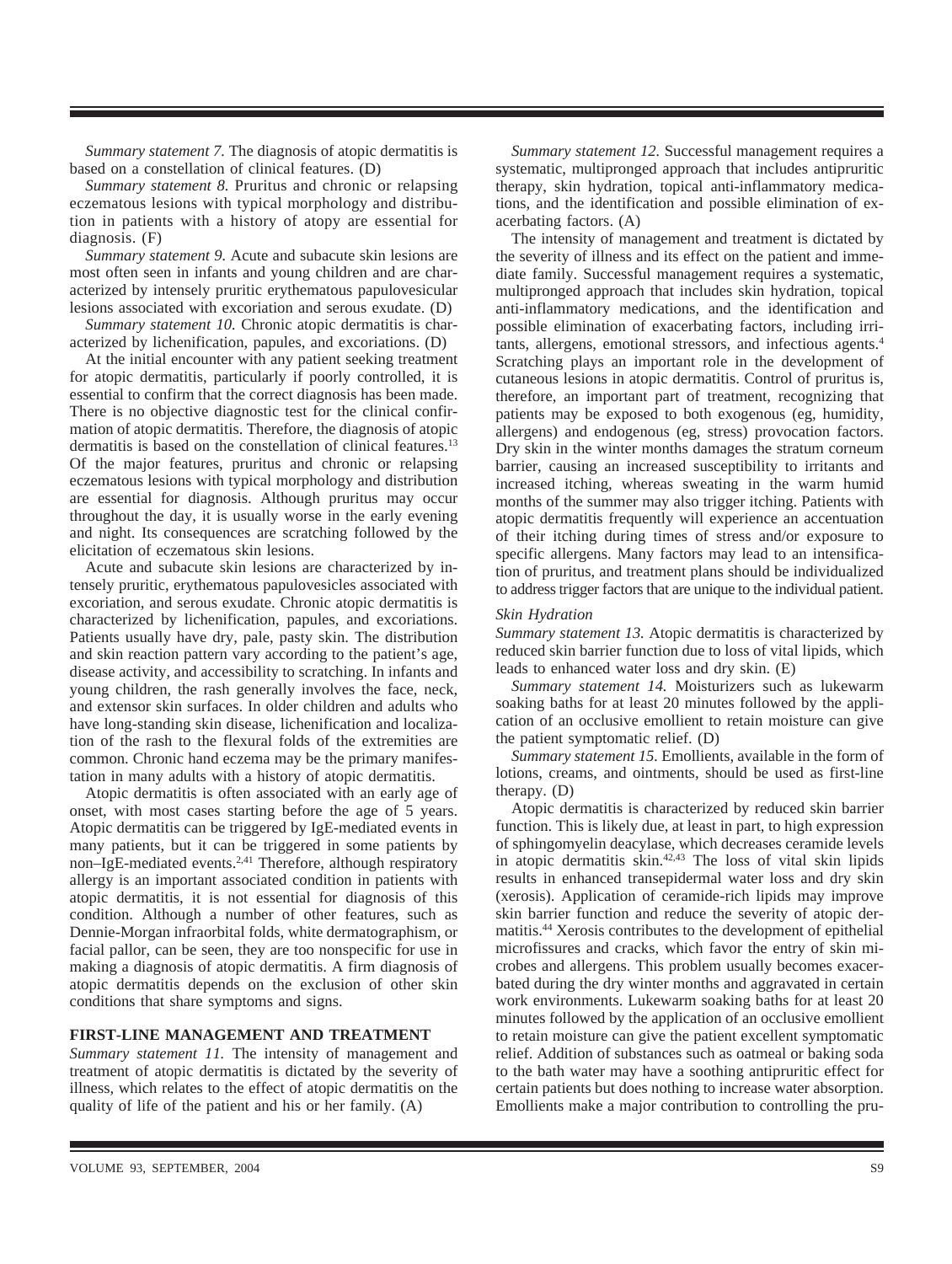ritus of atopic dermatitis, while maintaining a soft texture to the skin.45 They offer a particular advantage when applied immediately after bathing to maintain hydration of the epidermis.

Emollients are available in the form of lotions, creams, and ointments. Lotions and creams may be irritating due to preservatives, solubilizers, and fragrances. Lotions also contain water and may be drying due to an evaporative effect. Hydrophilic ointments can be obtained in varying degrees of viscosity. Some patients prefer a thicker preparation than others might require. Occlusive ointments are sometimes not well tolerated because of interference with the function of the eccrine sweat ducts and may induce the development of a sweat retention dermatitis. In these patients, less occlusive agents should be used. An increased incidence of peanut allergy has been reported in children in the United Kingdom using emollients with refined peanut oil for atopic dermatitis.<sup>45</sup>

# *Topical Corticosteroids*

*Summary statement 16.* Topical corticosteroids, applied to areas of eczema, are effective treatment for atopic dermatitis. (A)

*Summary statement 17.* Low-potency corticosteroids are recommended for maintenance therapy, whereas intermediateand high-potency corticosteroids should be used for the treatment of clinical exacerbation over short periods of time. (A)

*Summary statement 18.* Potent fluorinated corticosteroids should be avoided on the face, the eyelids, the genitalia, and the intertriginous areas, as well as in young infants. (D)

*Summary statement 19.* Ultrahigh-potency corticosteroids should be used only for very short periods (several days) and only in areas that are lichenified. (D)

*Summary statement 20.* The degree of corticosteroid absorption through the skin, and hence the potential for systemic adverse effects, is directly dependent on the surface area of the skin involved, thickness of the skin, the use of occlusive dressing, and the potency of the corticosteroid preparation. (D)

Corticosteroids are effective medications for the treatment of atopic dermatitis.4 However, patients should be carefully instructed in their use to avoid potential adverse effects. Certain areas, including the mucous membranes, the genitalia, the eyelids, the face, and intertriginous areas, have increased potential for transepidermal corticosteroid penetration, and for this reason, potent fluorinated corticosteroids should be avoided in these areas. A low-potency corticosteroid preparation is generally recommended for these areas. Patients should be instructed to apply topical corticosteroids to skin lesions and to use emollients over uninvolved skin. There are 7 classes of topical corticosteroids ranked according to their potency based on vasoconstrictor assays. Some of the commonly used ones are listed in Table 2. Group I includes the superpotent topical corticosteroids with the greatest potential for adverse effects, both localized and systemic. Group VII includes the least potent topical corticosteroids and, as a group, has the least potential for adverse effects. More potent topical corticosteroids may be used for

several days in nonfacial, nonskinfold areas to treat acute rashes. Patients should then be instructed to reduce the potency of topical corticosteroids applied to their skin.

Because of their potential adverse effects, the ultrahighpotency corticosteroids should be used for only very short periods of time and in areas that are lichenified and not on facial or skinfold areas. The high-potency corticosteroids should only be used for short periods of time (up to 3 weeks) for clinical exacerbations. Intermediate potency corticosteroids, such as 0.1% triamcinolone, can be used for longer periods of time to treat chronic atopic dermatitis involving the trunk and extremities. Corticosteroids in gel formulations usually contain a propylene glycol base and are irritating to the skin, in addition to promoting dryness, limiting their use to the scalp and beard areas. Compared with topical creams, ointments have enhanced topical potency.

Adverse effects from topical corticosteroids are directly related to the potency ranking of the compound and the duration of use. It is incumbent on the clinician to balance the need for therapeutic potency with the potential for adverse effects. Adverse effects from topical corticosteroids can be divided into local and systemic adverse effects. The latter, which occurs rarely, includes suppression of the hypothalamic-pituitary-adrenal axis. Local adverse effects include the development of striae and atrophy of the skin, perioral dermatitis, rosacea, and allergic contact dermatitis (due to the vehicle in most cases and after use of nonfluorinated corticosteroids). Systemic adverse effects are related to the potency of the topical corticosteroid, the site of application, the occlusiveness of the preparation, the percentage of the body covered, and the length of use. The potential for prolonged use of potent topical corticosteroids to cause adrenal suppression is greatest in small children and infants. $46,47$ 

Recent studies with 2 newer topical corticosteroids (fluticasone propionate and mometasone furoate) suggest that they have less systemic absorption and an efficacy profile that allows them to be used once as opposed to twice daily. $48,49$ Furthermore, it has been reported that once control of atopic dermatitis is achieved with a daily regimen of topical corticosteroid, long-term control can be maintained with twiceweekly applications of topical fluticasone propionate to areas that have healed but are prone to developing eczema.50

# *Topical Calcineurin Inhibitors*

# *Topical tacrolimus*

*Summary statement 21.* Tacrolimus ointment has been shown to be effective and safe in both adults and children for the treatment of mild-to-moderately severe atopic dermatitis, with most patients experiencing a reduction of pruritus within 3 days of initiating therapy. (A)

*Summary statement 22.* Tacrolimus ointment applied on up to 100% of the body surface in adults and children has demonstrated sustained efficacy, with no significant systemic adverse effects. (A)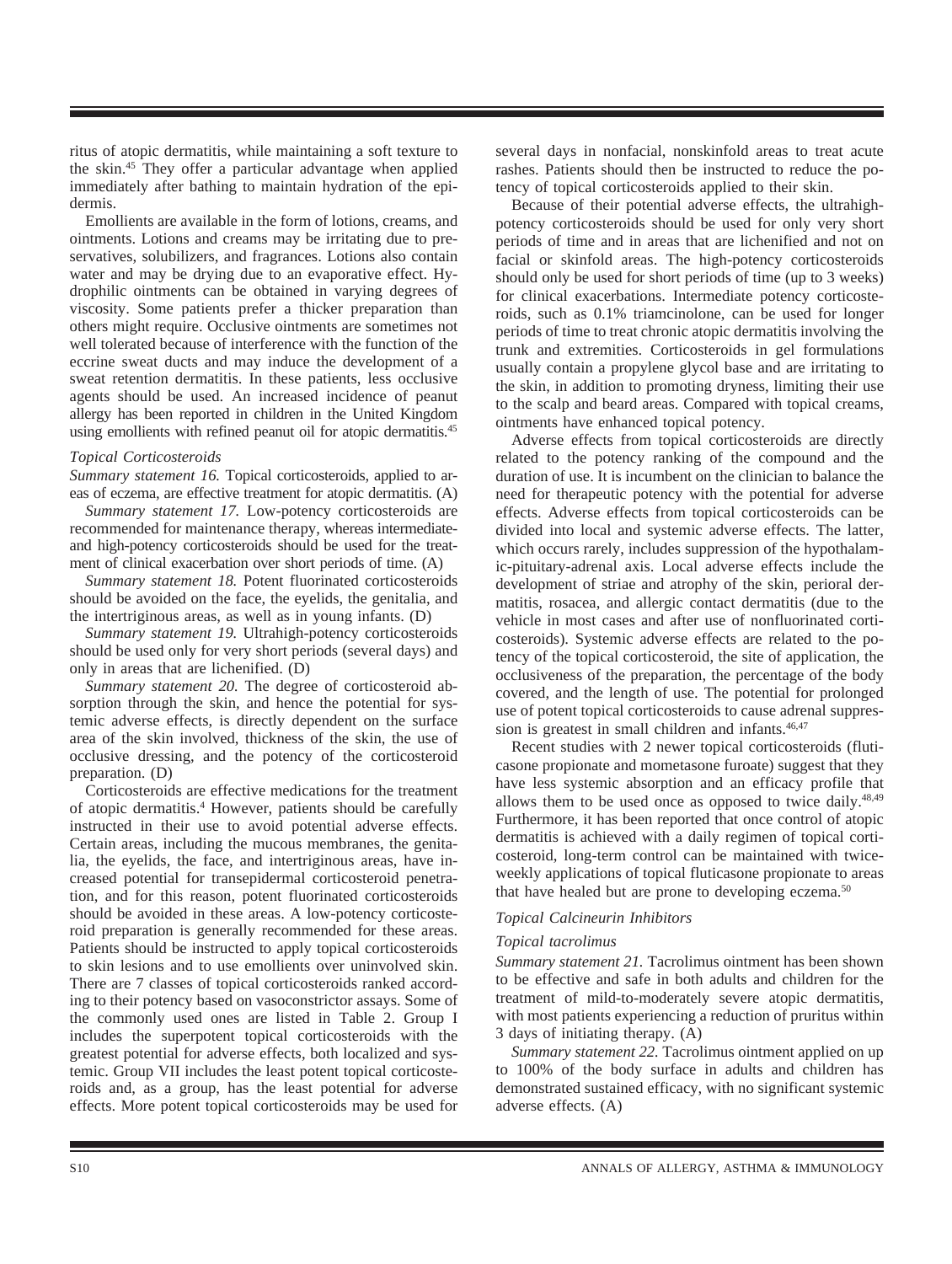#### Table 2. Topical Glucocorticoid Potency Ranking

| Group I   |                                                                                                   |
|-----------|---------------------------------------------------------------------------------------------------|
|           | Betamethasone dipropionate 0.05% (cream and                                                       |
|           | ointment)                                                                                         |
|           | Clobestasol propionate 0.05% (cream and ointment)                                                 |
|           | Diflorasone diacetate 0.05% (ointment)                                                            |
|           | Halobetasol propionate 0.05% (cream and ointment)                                                 |
| Group II  |                                                                                                   |
|           | Amcinonide 0.1% (ointment)<br>Betamethasone dipropionate 0.05% (cream and                         |
|           | ointment)                                                                                         |
|           | Desoximetasone 0.25% (cream)                                                                      |
|           | Desoximetasone 0.05% (gel)                                                                        |
|           | Diflorasone diacetate 0.05% (ointment)                                                            |
|           | Fluocinonide 0.05% (cream, gel, ointment, and                                                     |
|           | solution)                                                                                         |
|           | Halcinonide 0.1% (cream)                                                                          |
|           | Mometasone furoate 0.1% (ointment)                                                                |
| Group III |                                                                                                   |
|           | Amcinonide 0.1% (cream and lotion)<br>Betamethasone dipropionate 0.05% (cream)                    |
|           | Betamethasone valerate 0.1% (ointment)                                                            |
|           | Desoximetasone 0.05% (cream)                                                                      |
|           | Diflorasone diacetate 0.05% (cream)                                                               |
|           | Fluocinonide 0.05% (cream)                                                                        |
|           | Fluticasone propionate 0.005% (ointment)                                                          |
|           | Halcinonide 0.1% (ointment and solution)                                                          |
|           | Triamcinolone acetonide 0.1% (ointment)                                                           |
| Group IV  |                                                                                                   |
|           | Hydrocortisone valerate 0.2% (ointment)<br>Flurandrenolide 0.05% (ointment)                       |
|           | Fluocinolone acetonide 0.025% (ointment)                                                          |
|           | Mometasone furoate 0.1% (cream)                                                                   |
|           | Triamcinolone acetonide 0.1% (cream)                                                              |
| Group V   |                                                                                                   |
|           | Betamethasone dipropionate 0.05% (lotion)                                                         |
|           | Betamethasone valerate 0.1% (cream)                                                               |
|           | Fluticasone acetonide 0.025% (cream)                                                              |
|           | Fluticasone propionate 0.05% (cream)<br>Flurandrenolide 0.05% (cream)                             |
|           | Hydrocortisone valerate 0.2% (cream)                                                              |
|           | Prednicarbate 0.1% (cream)                                                                        |
| Group VI  |                                                                                                   |
|           | Alclometasone dipropionate 0.05% (cream and                                                       |
|           | ointment)                                                                                         |
|           | Betamethasone valerate 0.05% (lotion)                                                             |
|           | Desonide 0.05% (cream)                                                                            |
|           | Flucinolone acetonide 0.01% (cream and solution)                                                  |
| Group VII | Triamcinolone acetonide 0.1% (cream)                                                              |
|           | Hydrocortisone hydrochloride 1% (cream and                                                        |
|           | ointment)                                                                                         |
|           | Hydrocortisone hydrochloride 2.5% (cream, lotion,                                                 |
|           | and ointment)                                                                                     |
|           | Hydrocortisone acetate 1% (cream and ointment)<br>Hydrocortisone acetate 2.5% (cream, lotion, and |
|           | ointment)                                                                                         |
|           | Pramoxine hydrochloride 1.0% (cream, lotion, and                                                  |
|           | ointment)                                                                                         |
|           | Pramoxine hydrochloride 2.5% (cream, lotion, and                                                  |
|           | ointment)                                                                                         |

*Summary statement 23.* A local burning sensation is the most common adverse effect associated with tacrolimus. This may limit its usefulness in certain patients. (A)

*Summary statement 24.* Tacrolimus ointment can be used safely for facial and eyelid eczema. (D)

Tacrolimus is a drug that acts by binding with high affinity to a 12-kDa cytoplasmic macrophilin, and the complex inhibits the activity of calcineurin, a calcium-dependent phosphatase. This, in turn, inhibits the translocation of the transcription factor NF-AT into the cell nucleus, blocking the initiation of NF-AT–dependent gene transcription. Tacrolimus inhibits the activation of key cells involved in atopic dermatitis, including T cells, dendritic cells, mast cells, and keratinocytes.18 Unlike cyclosporin, another well-known calcineurin inhibitor, tacrolimus exhibits activity when applied topically. Multicenter, blinded, vehicle-controlled studies with tacrolimus ointment, 0.03% and 0.1%, in both adults and children have reported topically applied tacrolimus to be effective and safe.19,51–53 Local burning sensation is the only common adverse event. Most patients experience a reduction of pruritus within 3 days of initiating therapy. In adults, a dose-response effect was seen between 0.03% and 0.1% tacrolimus, particularly for patients with more severe skin disease. Atopic dermatitis patients treated with topical tacrolimus have been reported to have a significant improvement in quality of life.<sup>20</sup>

Tacrolimus ointment (Protopic) 0.03% has recently been approved for short-term and intermittent long-term use in moderate-to-severe atopic dermatitis in children 2 to 15 years of age. It has also been approved in the 0.03% as well as 0.1% concentration for adults. Long-term, open-label studies with tacrolimus ointment have been performed in adults and children with sustained efficacy and no significant adverse effects.<sup>23,24</sup> In addition, unlike topical glucocorticoids, tacrolimus ointment is not atrophogenic and has a greater therapeutic margin of safety than medium-strength glucocorticosteroids for facial and eyelid eczema.

Patients with steroid phobia should be started on a topical calcineurin inhibitor to encourage adherence with anti-inflammatory therapy. Furthermore, there is a group of patients with corticosteroid insensitivity who would benefit from early treatment with topical tacrolimus, since corticosteroid-resistant T cells have been found to respond well to tacrolimus.<sup>54</sup> Furthermore, patients with recalcitrant facial eruptions resistant to topical corticosteroids have reported benefit from use of topical tacrolimus.<sup>55</sup>

A multicenter, randomized, double-blind, parallel-group study comparing 0.03% and 0.1% tacrolimus ointment to a mid-potent topical corticosteroid, hydrocortisone-17-butyrate, ointment was performed in 570 adults with moderateto-severe atopic dermatitis.<sup>56</sup> This 3-week study demonstrated that a 0.1% concentration of tacrolimus had a similar efficacy as 0.1% hydrocortisone-17-butyrate. Another randomized, double-blind, parallel-group study compared 0.03% and 0.1% tacrolimus ointment to a low-potency topical corticosteroid, 1% hydrocortisone acetate ointment, in 560 children 2 to 15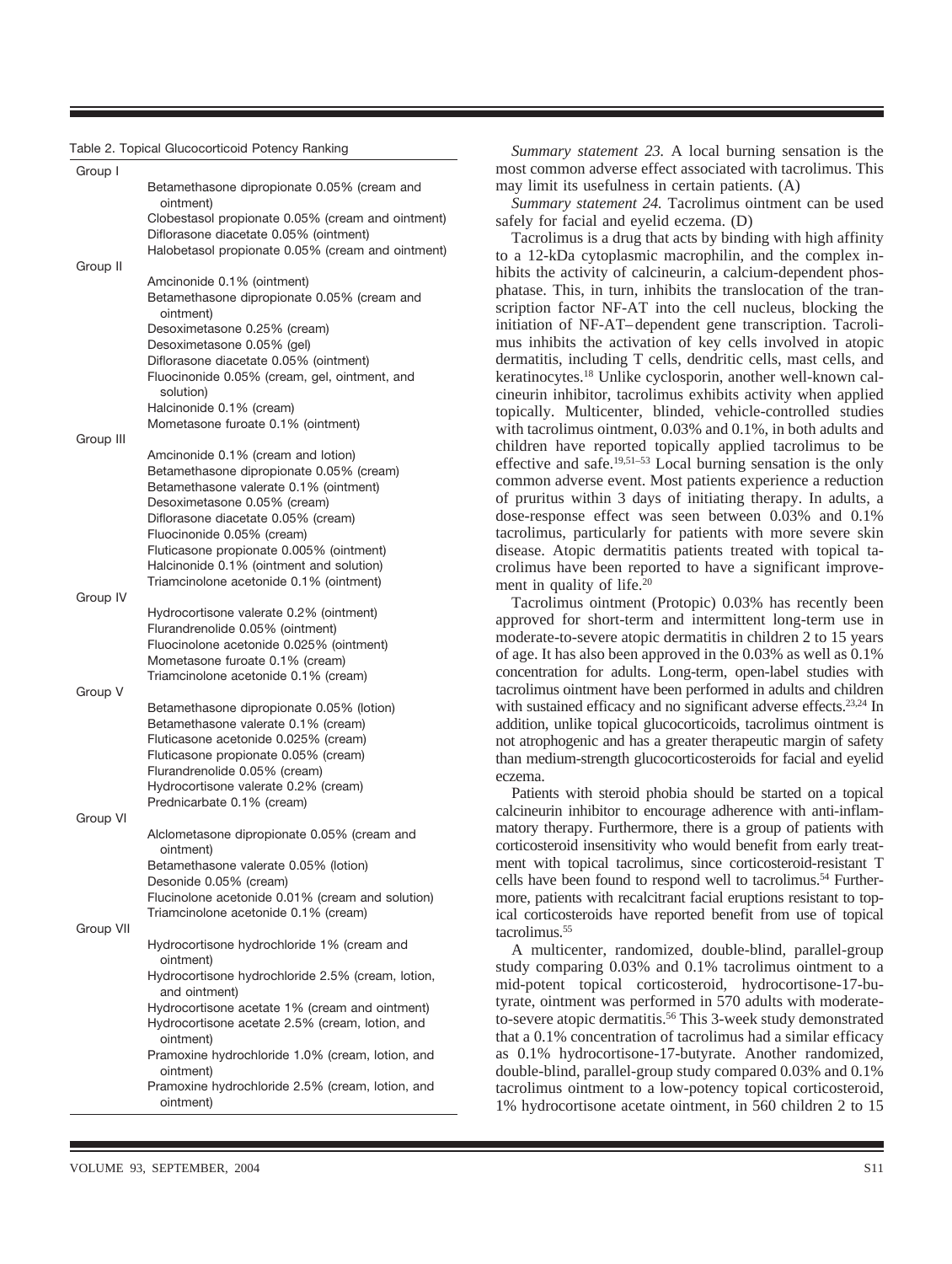years old with moderate-to-severe atopic dermatitis.<sup>57</sup> Both 0.03% and 0.1% tacrolimus ointment were significantly more effective than 1% hydrocortisone acetate ointment in reducing skin inflammation due to atopic dermatitis. These 2 studies suggest that 0.1% tacrolimus ointment has the strength of a mid-potency topical corticosteroid and should be considered first-line therapy for facial eczema where treatment with corticosteroids is limited to low-potency topical corticosteroids because of safety concerns.

Concern has been raised regarding potential effects of this new class of topical calcineurin inhibitors on prevalence of local viral infections (eg, herpes simplex), so patients should be monitored for this possible complication.<sup>58</sup> In contrast, the number of staphylococcal *aureus* organisms on atopic dermatitis skin decreases with prolonged use of topical tacrolimus due to its effective control of skin inflammation.<sup>59</sup>

# *Topical pimecrolimus*

*Summary statement 25.* Topical pimecrolimus cream is a calcineurin inhibitor that decreases the number of flares of atopic dermatitis, reduces the need for corticosteroids, and controls pruritus. (A)

Pimecrolimus is a novel ascomycin macrolactam derivative that binds with high affinity to its cytosolic receptor, macrophilin-12, and thereby inhibits calcineurin using a similar mechanism as tacrolimus. However, studies in experimental animals suggest that structural differences in lipophilicity endow pimecrolimus, compared with tacrolimus, with the ability to preferentially distribute to the skin as opposed to the systemic circulation.<sup>60</sup> In clinical studies, pimecrolimus blood levels have remained consistently low, with no clinically relevant drug-related systemic adverse events reported.<sup>61</sup> As a consequence of inhibiting calcineurin, pimecrolimus inhibits T-cell proliferation, prevents the gene transcription of  $T_H1$  and  $T_H2$  cytokines, and reduces mediator release from mast cells and basophils.<sup>22</sup> Topical application in humans has not been associated with the atrophy observed with topical corticosteroids.<sup>25</sup>

Short-term, multicenter, blinded, vehicle-controlled studies with pimecrolimus cream 1% patients with atopic dermatitis have shown pimecrolimus to be both effective and safe.<sup>21</sup> Significant relief of pruritus relative to the vehicle control was observed in the pimecrolimus-treated group at the first efficacy evaluation, 8 days after initial application of the study medication. Pimecrolimus cream 1% (Elidel) has recently been approved for short-term and intermittent longterm use in patients with mild-to-moderate atopic dermatitis who are 2 years and older. When used as long-term maintenance therapy, topical pimecrolimus has been found to reduce the number of exacerbations due to atopic dermatitis and to reduce the need for corticosteroid therapy.26,62

# *Tar Preparations*

*Summary statement 26.* Although tar preparations are widely used in the treatment of atopic dermatitis, there are no randomized controlled studies that have demonstrated their efficacy. (A)

*Summary statement 27.* Newer coal tar products have been developed that are more cosmetically acceptable, with respect to odor and staining of clothes, than some older products. (B)

*Summary statement 28.* Tar preparations should not be used on acutely inflamed skin, since this may result in additional skin irritation. (D)

Crude coal tar extracts were used to reduce skin inflammation before the availability of topical corticosteroids. The anti-inflammatory properties of tars, however, are not well characterized. There are no well-controlled, randomized, vehiclecontrolled studies with tar preparations.4 Therefore, part of the improvement observed with tar preparations could be due to a placebo effect that can be significant in atopic dermatitis.

Newer coal tar products have been developed that are more cosmetically acceptable with respect to odor and staining of clothes than some older products.63 To increase compliance, tar preparations may be recommended at bedtime. The preparation is then removed by washing in the morning, thus eliminating concern about odor during the day and limiting staining of daytime clothing. Tar preparations should not be used on acutely inflamed skin, since this may result in additional skin irritation. There is a theoretical risk of tar being a carcinogen based on observational studies of workers using tar components in their occupation. Adverse effects associated with tars include folliculitis and, occasionally, photosensitivity. Tar shampoos (T/Gel, Ionil T) are often beneficial when atopic dermatitis involves the scalp.

# *Antihistamines*

*Summary statement 29.* Some patients may benefit from the use of antihistamines for the relief of pruritus associated with atopic dermatitis. (C)

*Summary statement 30.* Treatment of atopic dermatitis with topical antihistamines is generally not recommended because of potential cutaneous sensitization. (C)

Oral antihistamines are commonly prescribed for control of pruritus in atopic dermatitis. However, a recent evidencebased review of 16 controlled studies revealed little objective evidence demonstrating the relief of pruritus when sedating or nonsedating antihistamines were used in the treatment of atopic dermatitis.64 Although the majority of these studies were flawed because of small sample size or poor study design, these observations are not surprising, since histamine is only one of many mediators released during the inflammatory response that can induce pruritus. In fact, reduction of skin inflammation with topical glucocorticoids and calcineurin inhibitors will often reduce pruritus.19,21,48,51–53

These observations, however, do not exclude the possibility that there are individual patients with atopic dermatitis who may benefit from use of antihistamines, particularly those patients with concomitant urticaria or allergic rhinitis.<sup>65</sup> Second-generation antihistamines may be effective in relieving symptoms of atopic dermatitis.66–70 Since pruritus is usually worse at night, sedating antihistamines (eg, hydroxyzine or diphenhydramine) offer an advantage when used at bed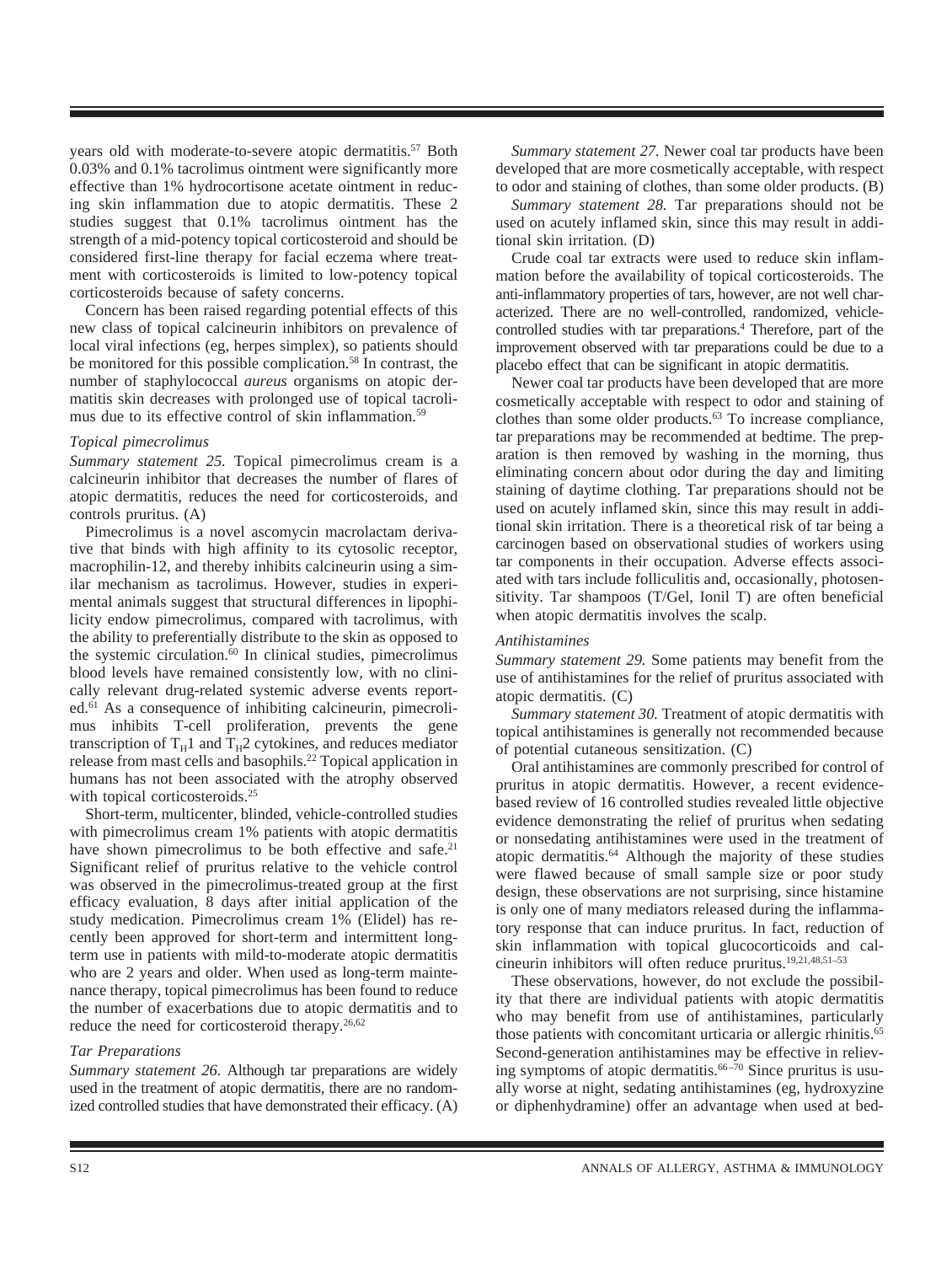time. If severe nocturnal pruritus persists, short-term use of a sedative to allow adequate rest may be appropriate.

Treatment of atopic dermatitis with topical antihistamines is generally not recommended because of potential cutaneous sensitization.<sup>71</sup> However, a multicenter, double-blind, vehicle-controlled study of topical 5% doxepin cream demonstrated a significant reduction of pruritus.<sup>72</sup> In this 1-week study, sensitization was not reported. However, sedation can occur with widespread application, and irritation has also been noted by patients.

# **IDENTIFICATION AND ELIMINATION OF TRIGGERING FACTORS**

*Summary statement 31.* Avoidance of common irritants (eg, soaps, toiletries, wool, chemicals) that trigger the itch-scratch cycle is recommended. (B)

*Summary statement 32.* Control of temperature and humidity may be useful for preventing pruritus. (D)

*Summary statement 33.* Aeroallergens such as house dust mites, animal allergens, and pollens may cause exacerbation, and therefore exposure to them should be minimized. (A)

*Summary statement 34.* Possible triggers of atopic dermatitis can be confirmed by skin tests and in vitro tests for specific IgE antibodies and in some cases by patch tests, which may produce immediate or delayed reactions to protein allergens. (B)

*Summary statement 35.* Food allergens trigger atopic dermatitis more commonly in young infants and children than in adults. (D)

There is a lower threshold for irritation of the skin in patients with atopic dermatitis.73 Therefore, it is important to identify and avoid irritants that trigger the itch-scratch cycle (Table 3). These include soaps, detergents, chemicals, abrasive clothing, and extremes of temperature and humidity. Alcohol and astringents found in toiletries are drying. Therefore, the use of soaps, solvents, and similar compounds should be avoided. When soaps are used, they should have minimal defatting activity and a neutral pH. Mild soaps include unscented Dove, Basis, Neutrogena, Aveeno, Lowila, Purpose, and Cetaphil. New clothing should be laundered before wearing to decrease levels of formaldehyde and other chemicals added for fabric sizing. Residual laundry detergent in clothing may be irritating. Using a liquid rather than powder detergent and adding a second rinse cycle will facilitate removal of the detergent. Occlusive, tight clothing should be avoided, and the patient should be advised to wear open-weave, loose-fitting cotton, or cotton-blend garments.

Recommendations regarding environmental living conditions should include temperature and humidity control to avoid increased pruritus related to heat, humidity, and perspiration. One goal of treatment is for children to be as normally active as possible. Certain sports such as swimming may be better tolerated than sports involving intense perspiration, physical contact, or heavy clothing and equipment, but patients must rinse off the chlorine after swimming immediately and lubricate their skin. Although ultraviolet light may Table 3. Triggers of Itching in Atopic Dermatitis\*

| All irritants | Lipid solvents (ie, soaps, detergents)<br>Disinfectants (eg, chlorine in swimming<br>pools) |
|---------------|---------------------------------------------------------------------------------------------|
|               | Occupational irritants                                                                      |
|               | Household fluids (eg, juices from fresh<br>fruits, meats)                                   |
| Contact and   | Dust mites, contact $>$ aeroallergens                                                       |
| aeroallergens | Furry animals (cat $>$ dog)                                                                 |
|               | Pollens (seasonal)                                                                          |
|               | Molds                                                                                       |
|               | Human dander (dandruff)                                                                     |
| Microbial     | Viral infections (especially upper                                                          |
| agents        | respiratory tract infections)                                                               |
|               | Staphylococcus aureus (either as a                                                          |
|               | superantigen or pathogen)                                                                   |
|               | Pityrosporum ovale yeast                                                                    |
|               | Candida (rarely)                                                                            |
|               | Dermatophytes (rarely)                                                                      |
| Others        | Foods (as contact irritants $>$ vasodilators<br>$>$ allergens)                              |
|               | Psyche                                                                                      |
|               | Climate                                                                                     |
|               | Hormones (eg, menstrual cycle)                                                              |
|               |                                                                                             |

\* Not all patients with atopic dermatitis will be triggered by every stimulus. There are subsets of patients with atopic dermatitis who will experience exacerbations by some triggers and not by others. Adapted from Beltrani VS. The clinical spectrum of atopic dermatitis. *J Allergy Clin Immunol.* 1999;104:S87–S98.

be beneficial for some patients with atopic dermatitis, sunscreens should be used to avoid sunburn. However, since sunscreens can be irritants, care should be used to identify a nonirritating sunscreen. Prolonged sun exposure can lead to evaporative losses or sweating, both of which can be irritating, as well as produce photodamage.

Foods and aeroallergens, such as dust mites, animal allergens, and pollens, may trigger atopic dermatitis. Potential allergens can be identified by taking a careful history and performing appropriate immediate hypersensitivity skin tests.74,75 Intracutaneous skin tests to foods are not recommended, since they are relatively nonspecific, may trigger anaphylactic reactions, and do not provide reliable results in this patient population. Negative skin test or in vitro test results for aeroallergens have a high predictive value for ruling out suspected allergens. On the other hand, positive skin tests, particularly to foods, do not always correlate well with clinical symptoms and may need to be confirmed in the case of foods with a controlled food challenge and/or elimination diet.5 Studies indicate that food-specific serum IgE concentrations may be useful for diagnosing symptomatic allergy to certain foods, such as egg, milk, peanut, and fish, and could eliminate the need to perform controlled food challenges in some patients.76–78 However, the amount of food causing a reaction and the severity of the reaction are not predicted by prick skin testing or concentration of foodspecific serum IgE.79 If the patient has a history suggestive of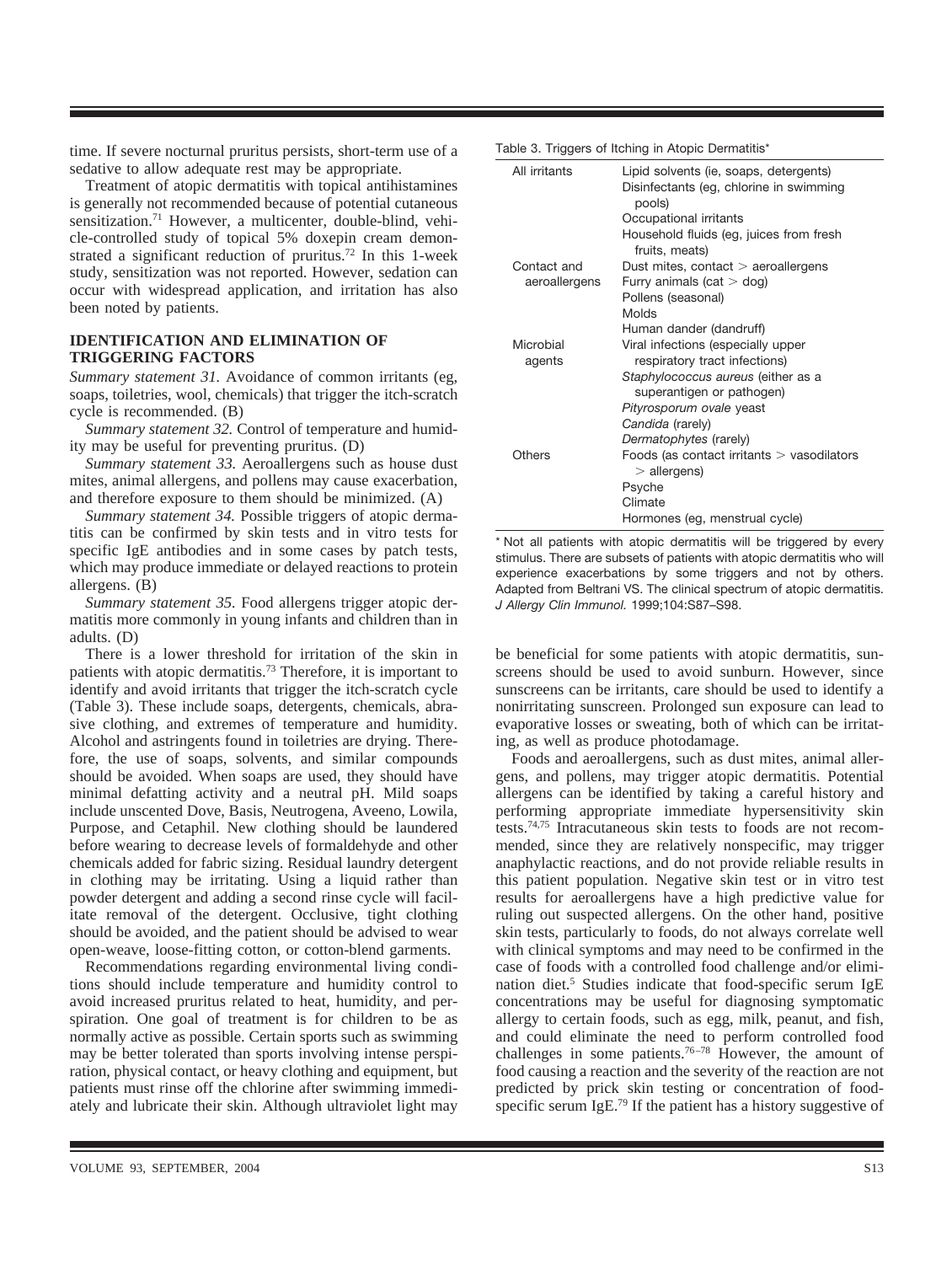food allergy but there is no evidence of food-specific IgE antibodies, it may be necessary to perform an oral food challenge to rule out food sensitivity that is not IgE mediated.80

In children who have undergone double-blind, placebocontrolled food challenge, milk, egg, peanut, soy, wheat, and fish account for nearly 90% of the foods that exacerbate atopic dermatitis.14 Avoidance of foods implicated by controlled food challenge has been shown to result in clinical improvement.15,81 Extensive elimination diets, which in some cases can be nutritionally deficient, are rarely required, because, even with multiple positive skin test results, most patients will react to 3 or fewer foods on blinded challenge.

Pruritus and eczematoid skin lesions can develop after intranasal or bronchial inhalation challenge with aeroallergens in sensitized patients with atopic dermatitis who have specific IgE antibodies against the challenge allergen. $82,83$ Epicutaneous application of aeroallergens (eg, house dust mites, weeds, animal danders, molds) by patch testing on uninvolved skin of patients with atopic dermatitis elicits eczematoid reactions in 30% to 50% of patients with atopic dermatitis, although the clinical significance of this finding is unclear.84 In contrast, patch test results are usually negative in patients with respiratory allergy and healthy volunteers. Several studies have found that effective reduction in the level of house dust mites is associated with significant improvement in atopic dermatitis.<sup>16,85–87</sup> Avoidance of house dust mites may include (1) use of dust mite–proof encasings on pillows, mattresses, and box springs; (2) washing bedding in hot water weekly; (3) removal of bedroom carpeting; and (4) decreasing indoor humidity levels with air conditioning.<sup>88</sup>

Since there are many triggers that contribute to flares of atopic dermatitis, attention should be focused on controlling those trigger factors that are important in each patient, for example, infants and young children are more likely to have food allergy, whereas in older children and adults, environmental aeroallergens are more important in causing exacerbation of atopic dermatitis.

# **MICROBES**

*Summary statement 36.* Patients with moderate-to-severe atopic dermatitis have been found to make IgE antibodies against staphylococcal toxins present on their skin. (B)

*Summary statement 37.* A course of an appropriate systemic antibiotic should be considered in patients who are heavily colonized or infected with staphylococcal *aureus*. Antibiotic treatment may be more difficult if *S aureus* is resistant. (D)

*Summary statement 38.* Atopic dermatitis can be complicated by recurrent viral skin infections, such as herpes simplex, warts, and molluscum contagiosum. (B)

*Summary statement 39.* Smallpox vaccination or even exposure of patients with atopic dermatitis to recently vaccinated individuals may cause a severe, widespread, potentially fatal dermatitis called *eczema vaccinatum*, which is similar in appearance to eczema herpeticum. (D)

*Summary statement 40.* Dermatophytic infections can complicate atopic dermatitis and may contribute to exacerbation of disease activity. (C)

Skin infections, particularly with staphylococcal *aureus*, can be a recurrent problem in atopic dermatitis, requiring specific treatment.<sup>2</sup> Patients with moderate-to-severe atopic dermatitis have been found to make IgE antibodies against staphylococcal toxins present on their skin.<sup>6–8</sup> Therefore, antistaphylococcal antibiotics may be very helpful in the treatment of patients who are heavily colonized or infected with *S aureus*. Erythromycin and the newer macrolide antibiotics (azithromycin and clarithromycin) are usually beneficial and safe for patients who are not colonized with a resistant *S aureus* strain. In patients with macrolide-resistant *S aureus*, a penicillinase-resistant penicillin (dicloxacillin, oxacillin, or cloxacillin) may be preferred. Cephalosporins also offer effective coverage for both staphylococci and streptococci.9 In patients with extensive infection, a course of systemic antibiotics is preferred.

Increased binding of *S aureus* to skin is probably related to the underlying inflammation present in atopic dermatitis. This is supported by the observation that treatment with topical glucocorticoids or tacrolimus reduces *S aureus* counts on atopic skin.<sup>59,89</sup> Recent studies have demonstrated that  $T_H2$ immune responses increase binding of *S aureus* to inflamed skin lesions and reduce local innate immune responses needed to kill *S aureus*. 90–92

Atopic dermatitis can be complicated by recurrent viral skin infections such as herpes simplex, warts, and molluscum contagiosum, which may reflect local defects in T-cell function.93 Herpes simplex, resulting in Kaposi's varicelliform eruption or eczema herpeticum, can be a serious infection. The presence of punched-out erosions, vesicles, and/or infected skin lesions that fail to respond to oral antibiotics should initiate a search for herpes simplex. Herpes simplex infection can be diagnosed by a Giemsa-stained Tzanck smear of cells scraped from the vesicle base, commercial immunofluorescence assays, or viral culture. Antiviral treatment for cutaneous herpes simplex infections is of critical importance in the patient with widespread atopic dermatitis, since life-threatening dissemination has been reported.<sup>94,95</sup> In patients with atopic dermatitis, smallpox vaccination or even exposure to recently vaccinated individuals may cause a severe, widespread, life-threatening dermatitis called *eczema vaccinatum*, which is similar in appearance to eczema herpeticum.96 In the event of a smallpox bioterrorist attack, patients with atopic dermatitis would be at increased risk for developing this complication.

Dermatophyte infections can complicate atopic dermatitis and may contribute to exacerbation of the disease. There has been particular interest in the role of *Malassezia furfur* (*Pityrosporum ovale*) in patients with atopic dermatitis. *M furfur* is a lipophilic yeast commonly present in the seborrheic areas of the skin and in the scalp. IgE antibodies against *M furfur* are commonly found in patients with atopic dermatitis, most frequently in patients with involvement of the head and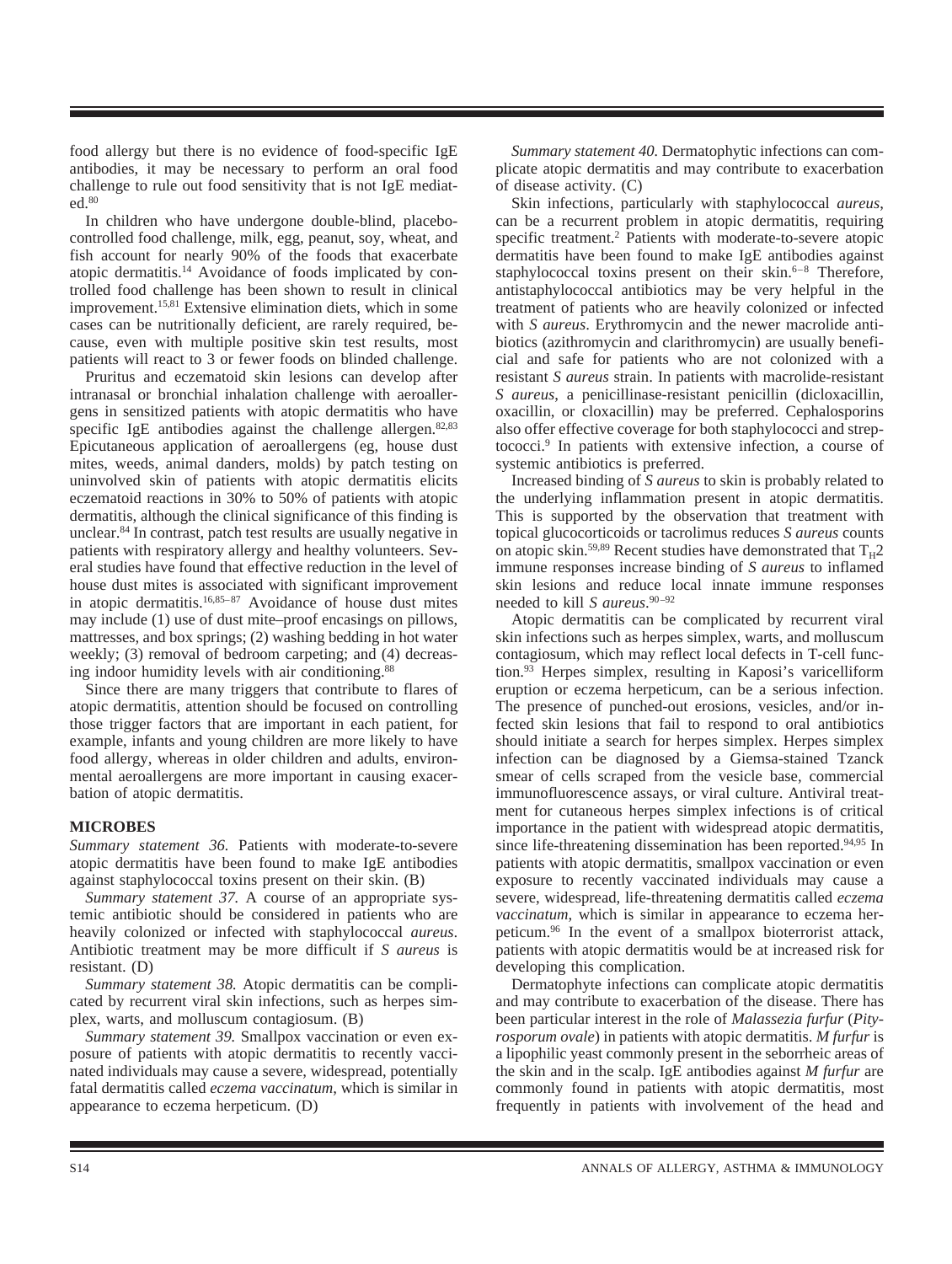neck.97 The potential importance of *M furfur,* as well as other dermatophyte infections, is further supported by a reduction in the severity of atopic dermatitis following treatment with antifungal agents.98

# **EMOTIONAL STRESS**

*Summary statement 41.* Emotional factors do not cause atopic dermatitis but often cause exacerbation (D) and have been found to induce immune activation as well as increase pruritus and scratching. (LB)

Patients with atopic dermatitis can have significant problems with anxiety, anger, and hostility.<sup>99</sup> Although these emotional factors do not cause atopic dermatitis, they often cause exacerbation and have been found to induce immune activation in patients with this condition.100,101 Atopic patients often respond to stress, frustration, embarrassment, or other upsetting events with increased pruritus and scratching.<sup>102</sup> In some patients, scratching is associated with significant secondary gain or simply occurs out of habit. Psychological evaluation and/or counseling should be considered in patients who have difficulty with emotional triggers or who have psychological problems that make it more difficult to manage their disease. Such evaluation and counseling may be especially useful in adolescents and young adults who consider their skin disease disfiguring. Relaxation, behavioral modification, or biofeedback may be helpful, particularly in those patients with habitual scratching.<sup>103,104</sup>

# **PATIENT EDUCATION**

*Summary statement 42.* To achieve effective control of atopic dermatitis, it is important to educate patients and family members about the chronic nature of atopic dermatitis, exacerbating factors, and appropriate treatment options, including patient support organizations to enhance adherence. (D)

To achieve effective control of atopic dermatitis, it is important to educate patients and family members about the chronic nature of their disease, exacerbating factors, and appropriate treatment options. This is important to ensure cooperation and compliance with the treatment plan. Written information that includes detailed skin care recommendations and methods for environmental control, as well as general information about atopic dermatitis, can be helpful. Patients should be educated on how to monitor atopic dermatitis, how to respond to changes in their status, and when to seek additional medical help.

The treatment plan should be reviewed during each follow-up visit, and the patient or parent should demonstrate an appropriate level of understanding to ensure a good outcome. Adequate time and teaching materials are necessary to provide effective education. Patient support organizations that provide updates on progress in atopic dermatitis research are important resources for these patients. Educational pamphlets and videos may be obtained from the Eczema Association for Science and Education (1221 SW Yamhill, Suite 303, Portland, OR 97205; 503-228-4430), a national, nonprofit, patient-oriented organization, or from the American Academy of Dermatology's Web site Eczemanet.

# **TREATMENT OF THE DIFFICULT-TO-MANAGE PATIENT**

# *Wet Dressings and Occlusion*

*Summary statement 43.* Wet dressings may serve as an effective barrier against persistent scratching, allowing more rapid healing of excoriated lesions. (B)

*Summary statement 44.* Application of wet-wrap dressings in combination with topical corticosteroids can be efficacious in the treatment of refractory atopic dermatitis. (A)

Wet dressings can be used on severely affected or chronic lesions refractory to skin care.<sup>27,28</sup> Dressings may serve as an effective barrier against persistent scratching and encourages healing of excoriated lesions. Application of wet-wrap dressings in combination with topical corticosteroids has been found to be efficacious in the treatment of refractory atopic dermatitis because of better absorption.<sup>27,105</sup> However, patients should be monitored carefully for secondary microbial infection and adrenal suppression when wet-wrap dressings are used for prolonged periods in combination with potency corticosteroids.

# *Allergen Immunotherapy*

*Summary statement 45.* Although the effectiveness of allergen immunotherapy in the treatment of atopic dermatitis has not been conclusively demonstrated, there are selected patients with atopic dermatitis who may benefit from such treatment. (A)

Unlike allergic rhinitis and asthma, there is no conclusive evidence that immunotherapy with aeroallergens is effective in the treatment of atopic dermatitis, although there are selected individuals who may benefit from such treatment.<sup>106–109</sup> Expert opinion supports the use of allergen immunotherapy for selected individuals.

# *Systemic Glucocorticosteroids*

*Summary statement 46.* The use of systemic corticosteroids may be required in the treatment of severe, recalcitrant chronic atopic dermatitis. (F)

*Summary statement 47.* The dramatic clinical improvement that may occur after administration of systemic corticosteroids may be associated with an equally dramatic rebound flaring of atopic dermatitis following discontinuation of systemic corticosteroids. (F)

The use of systemic corticosteroids, such as oral prednisone, may be required in the treatment of severe chronic atopic dermatitis. However, the dramatic clinical improvement that may occur with systemic corticosteroids may be associated with an equally dramatic rebound flaring of atopic dermatitis following the discontinuation of systemic corticosteroid therapy. If a short course of oral corticosteroid therapy is given for a patient with severe atopic dermatitis, it is important to taper the dosage as it is discontinued. Intensified skin care, particularly with topical corticosteroids and frequent bathing followed by application of emollients, should also be instituted during the corticosteroid taper to suppress rebound flaring of atopic dermatitis. Patients who require more than one course of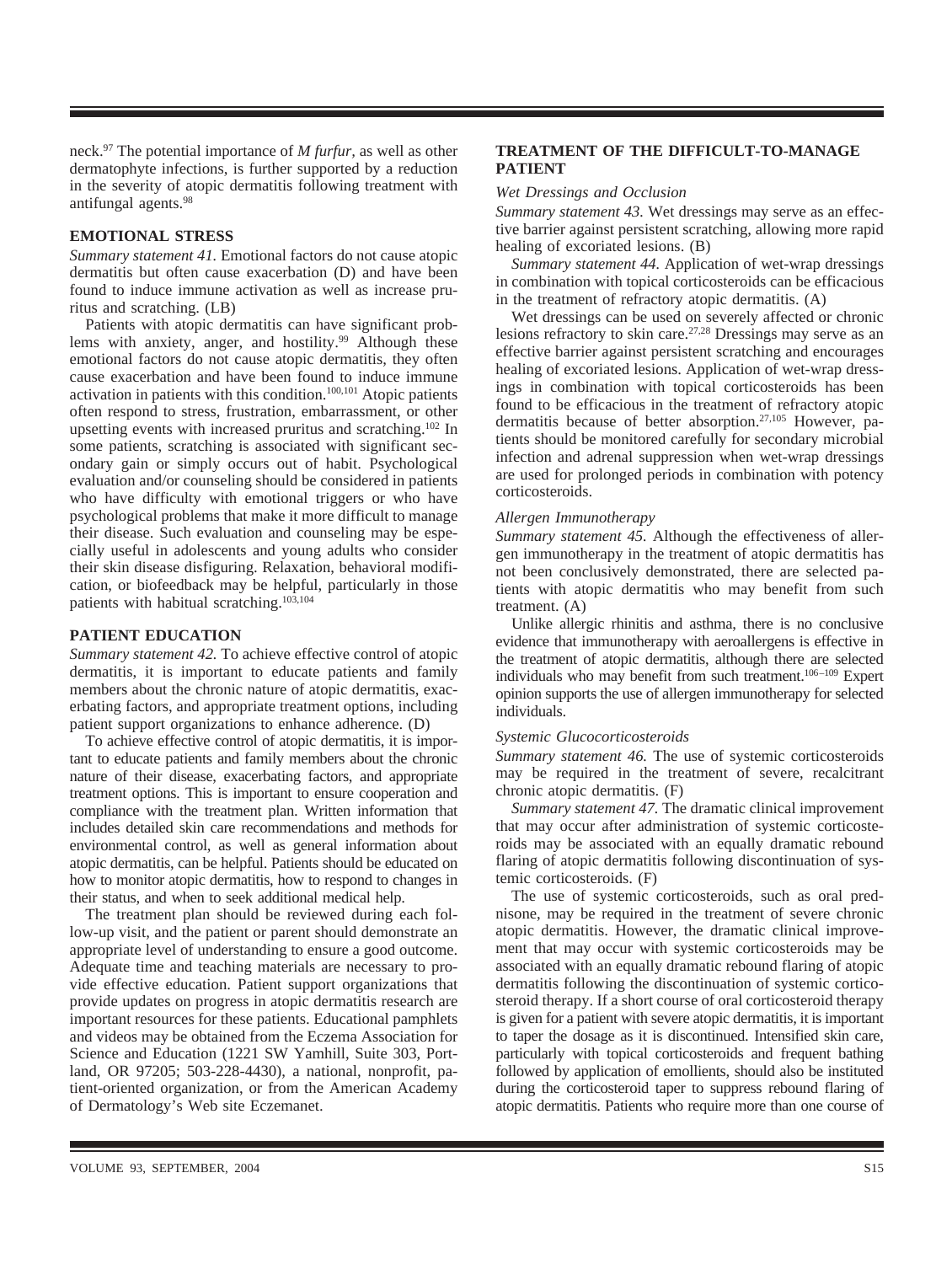oral corticosteroid therapy should be evaluated by an allergist or dermatologist to determine if factors contributing to poorly controlled atopic dermatitis can be identified and eliminated or whether an incorrect diagnosis has been made.

# *Phototherapy*

*Summary statement 48.* Natural sunlight can be beneficial for atopic dermatitis, but sunburn and overheating should be avoided. (D)

*Summary statement 49.* Ultraviolet therapy can be a useful adjunct in the treatment of recalcitrant atopic dermatitis. (A)

*Summary statement 50.* Phototherapy with PUVA should be restricted to patients with recalcitrant atopic dermatitis. (D)

Natural sunlight frequently is beneficial to patients with atopic dermatitis, although sunburn should be avoided. If the sunlight occurs in the setting of high heat or humidity, which triggers sweating and pruritus, exacerbation of atopic dermatitis may occur. Ultraviolet light therapy can be a useful adjunct in the treatment of chronic, recalcitrant atopic dermatitis but should be administered by a health care professional experienced in such treatment. This form of therapy is best performed under the supervision of a dermatologist. Broad-band ultraviolet B, broad-band ultraviolet A, narrowband ultraviolet B (311 nm), ultraviolet A-1 (340 to 400 nm), and combined ultraviolet AB phototherapy can be useful adjuncts in the treatment of atopic dermatitis.29,110,111 Photochemotherapy with PUVA should be restricted to patients with severe, widespread atopic dermatitis, although studies comparing it with other modes of phototherapy are limited. Short-term adverse effects from phototherapy may include erythema, skin pain, pruritus, and pigmentation. Potential long-term adverse effects include premature skin aging and cutaneous malignancies.

# *Systemic Immunomodulating Agents*

*Summary statement 51.* Immunosuppressive agents such as cyclosporin, interferon gamma, mycophenolate mofetil, and azathioprine have been shown to provide benefit for certain cases of severe refractory atopic dermatitis, but potential benefits should be weighed against their potentially serious adverse effects. (B)

# *Cyclosporin*

Systemic cyclosporin A is a potent immunosuppressive drug that acts primarily on T cells by suppressing cytokine gene transcription. The drug binds to an intracellular protein, cyclophilin, and this complex in turn inhibits calcineurin, a molecule required for initiation of cytokine gene transcription. Several randomized controlled studies have demonstrated that both children and adults with severe atopic dermatitis refractory to conventional treatment can benefit from short-term treatment with oral cyclosporin (5 mg/kg per day) in terms of reduced skin disease and improved quality of life.112–114 However, adverse effects (nausea, abdominal discomfort, hypertrichosis, paresthesias, hypertension, hyperbilirubinemia, and renal impairment) dictate caution in the use of this drug. Furthermore, discontinuation of treatment frequently results in rapid relapse of skin disease.<sup>115</sup>

# *Interferon gamma*

Interferon gamma is available as a recombinant molecule for the treatment of chronic granulomatous disease. It is also known to down-regulate  $T_H2$  cell function. Studies of patients with atopic dermatitis have demonstrated that treatment with recombinant interferon gamma results in clinical improvement and decreases total circulating eosinophil counts.<sup>30,116</sup> In one study, a small subset of patients showed persistent improvement 3 months after treatment was discontinued.117 Reduction in clinical severity of atopic dermatitis correlated with the ability of interferon gamma to decrease blood eosinophilia. In another study in which patients with atopic dermatitis were treated for up to 24 months, total body surface involvement decreased from 62% at baseline to 18.5% after 24 months of treatment.118 Long-term therapy was not associated with any significant laboratory abnormalities or clinical adverse events. However, influenza-like symptoms are commonly observed adverse effects early in the treatment course and limit the use of this therapy.

# *Mycophenolate mofetil*

Mycophenolate mofetil is a purine biosynthesis inhibitor with immunosuppressive activity that has been used for treatment of refractory inflammatory skin disorders.31,119 Short-term oral mycophenolate mofetil, 2 g/d, as monotherapy has been reported in open-label studies to clear skin lesions in some adults with atopic dermatitis resistant to other treatment, including topical and oral steroids and PUVA. The drug has generally been well tolerated, with the exception of occasional herpes retinitis and dose-related bone marrow suppression.

# *Azathioprine*

Azathioprine is a purine analog with anti-inflammatory and antiproliferative effects. It has been utilized for severe atopic dermatitis, although no controlled studies have been reported.32,120 Myelosuppression is a significant adverse effect, and thiopurinemethyl transferase levels may predict individuals at risk for severe adverse effects from this drug.

# *Hospitalization*

*Summary statement 52.* Hospitalization can result in an improvement in atopic dermatitis by removing the patient from environmental allergens and irritants and by providing patient education and improving compliance. (F)

Patients with moderately severe, nonresponsive atopic dermatitis who appear erythrodermic or have widespread, severe skin disease resistant to outpatient therapy may require hospitalization. In many cases, removing the patient from environmental allergens or irritants, intense patient education, and assurance of compliance with therapy result in sustained improvement. Clearing of the patient's skin during hospitalization also allows the patient to undergo allergen skin testing and appropriately controlled provocative challenges to correctly identify potential allergens.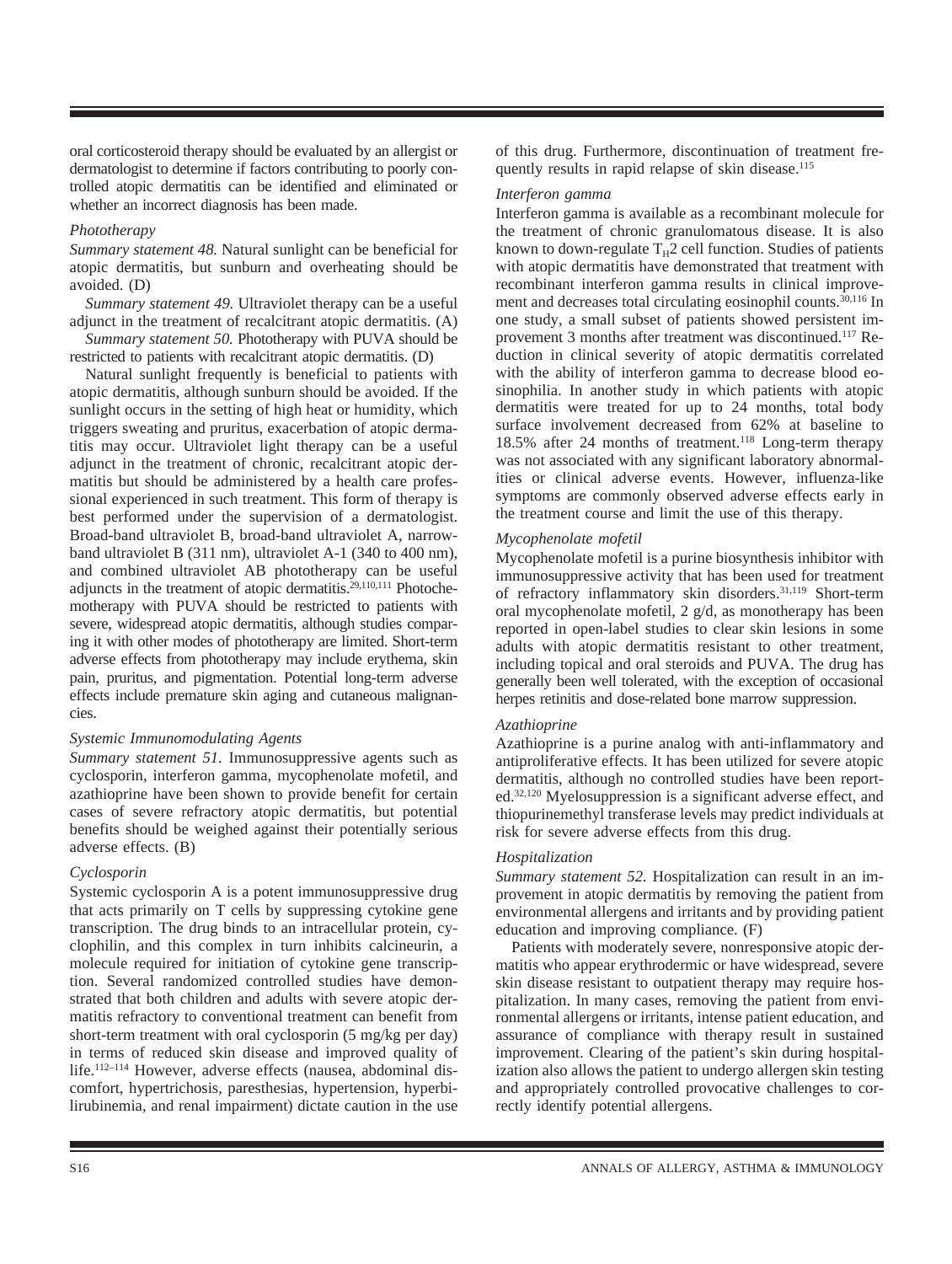## *Investigative Approaches*

*Summary statement 53.* There are certain investigative treatments that have been proposed for the treatment of atopic dermatitis. These remain unproven at this time. (D)

*Chinese herbal therapy.* Placebo-controlled clinical studies have suggested that patients with severe atopic dermatitis may benefit from treatment with Chinese herbs.<sup>121,122</sup> The beneficial response from Chinese herbal therapy, however, is often temporary, and effectiveness may wear off despite continued treatment. The possibility of significant adverse effects associated with long-term use remains a concern.

*Leukotriene antagonists.* Increased levels of leukotrienes have been measured in patients with atopic dermatitis.<sup>123,124</sup> Small randomized studies of leukotriene antagonists have suggested beneficial effects in reducing the severity of atopic dermatitis.<sup>125,126</sup>

*Mycobacterium vaccae.* Children with moderate-to-severe atopic dermatitis were enrolled in a randomized, doubleblind, placebo-controlled study, where they were given either one intradermal injection of killed *Mycobacterium vaccae* or placebo.127 Children treated with *M vaccae* showed a significantly greater improvement in severity of skin disease than patients treated with placebo. These observations suggest that down-regulation of the  $T_H2$  response in atopic dermatitis may have potentially beneficial effects.

#### *Consultation*

*Summary statement 54.* Patients refractory to first-line therapy should be evaluated by an atopic dermatitis specialist. (F)

Cooperation between the patient and/or the patient's guardian(s), the primary care physician, and the allergist or dermatologist is important in the implementation of strategies necessary for the care of patients with chronic atopic dermatitis. The primary care physician plays an important role in the routine care of patients with uncomplicated atopic dermatitis, ensuring continuity of care. Consultation with an allergist or dermatologist is recommended (1) for patients with severe atopic dermatitis who have significant dysfunction as a result of their skin disease; (2) for identification of potential allergen triggers; (3) for patient education; (4) when the diagnosis of atopic dermatitis is in doubt; and (5) for implementation of alternative therapies.

# **ACKNOWLEDGMENTS**

The American Academy of Allergy, Asthma & Immunology (AAAAI) and the American College of Allergy, Asthma & Immunology (ACAAI) have jointly accepted responsibility for establishing the *Disease Management of Atopic Dermatitis: An Updated Practice Parameter.* This is a complete and comprehensive document at the current time. The medical environment is a changing environment and not all recommendations will be appropriate for all patients. Because this document incorporated the efforts of many participants, no single individual, including those who served on the Joint Task Force, is authorized to provide an official AAAAI or ACAAI interpretation of these practice parameters. Any re-

quest for information about or an interpretation of these practice parameters by the AAAAI or the ACAAI should be directed to the Executive Offices of the AAAAI, the ACAAI, and the Joint Council of Allergy, Asthma & Immunology (JCAAI). These parameters are not designed for use by pharmaceutical companies in drug promotion. These parameters were developed by the Joint Task Force on Practice Parameters, representing the AAAAI, the ACAAI, and the JCAAI. The Joint Task Force has made an intense effort to appropriately acknowledge all contributors to this parameter. If any contributors are inadvertently excluded, the Task Force will ensure that appropriate recognition of such contributions is subsequently made.

The following served as reviewers for this Practice Parameter: Vincent S. Beltrani, MD, Department of Dermatology, College of Physicians & Surgeons, Columbia University, New York, NY, and Department of Medicine, Division of Allergy, University of Medicine & Dentistry of New Jersey, Newark, NJ; Ernest N. Charlesworth, MD, Department of Allergy & Dermatology, Shannon Clinic, San Angelo, TX, and Departments of Allergy and Dermatology, University of Texas Medical School at Houston, Houston, TX; Hugh A. Sampson, MD, Jaffe Food Allergy Institute, Mount Sinai School of Medicine, New York, NY; and Lynda C. Schneider, MD, Allergy Program and Atopic Dermatitis Center, Children's Hospital, and Department of Pediatrics, Harvard Medical School, Boston, MA.

# **REFERENCES**

- 1. Schultz-Larsen F, Hanifin JM. Epidemiology of atopic dermatitis. *Immunol Allergy Clin North Am.* 2002;22:1–24. (IV)
- 2. Bieber T, Leung DY, editors. *Atopic Dermatitis.* New York, NY: Marcel Dekker Inc; 2002. (IV)
- 3. Beck LA, Leung DY. Allergen sensitization through the skin induces systemic allergic responses. *J Allergy Clin Immunol.* 2000;106:S258–S263. (IV)
- 4. Hoare C, Li Wan Po A, Williams H. Systematic review of treatments for atopic eczema. *Health Technol Assess.* 2000;4: 1–191. (Ia)
- 5. Sampson HA, Albergo R. Comparison of results of skin tests, RAST, and double-blind, placebo-controlled food challenges in children with atopic dermatitis. *J Allergy Clin Immunol.* 1984;74:26–33. (IIb)
- 6. Leung DY, Harbeck R, Bina P, et al. Presence of IgE antibodies to staphylococcal exotoxins on the skin of patients with atopic dermatitis: evidence for a new group of allergens. *J Clin Invest.* 1993;92:1374–1380. (LB)
- 7. Nomura I, Tanaka K, Tomita H, et al. Evaluation of the staphylococcal exotoxins and their specific IgE in childhood atopic dermatitis. *J Allergy Clin Immunol.* 1999;104:441–446. (III)
- 8. Bunikowski R, Mielke ME, Skarabis H, et al. Evidence for a disease-promoting effect of *Staphylococcus aureus*-derived exotoxins in atopic dermatitis. *J Allergy Clin Immunol.* 2000; 105:814–819. (III)
- 9. Boguniewicz M, Sampson H, Leung SB, Harbeck R, Leung DY. Effects of cefuroxime axetil on *Staphylococcus aureus* colonization and superantigen production in atopic dermatitis. *J Allergy Clin Immunol.* 2001;108:651–652. (III)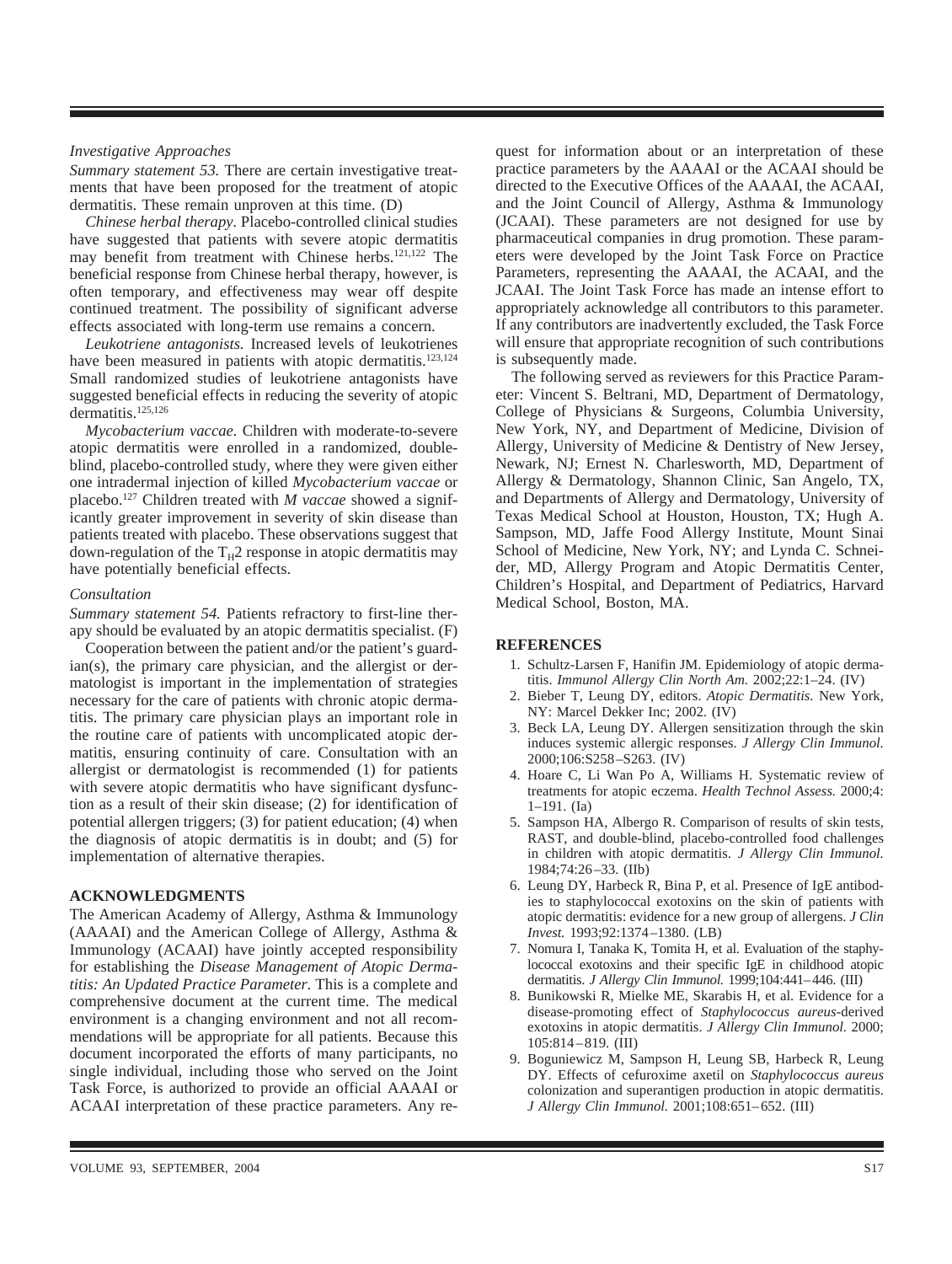- 10. Leung DY. Atopic dermatitis: new insights and opportunities for therapeutic intervention. *J Allergy Clin Immunol.* 2000; 105:860–876. (IV)
- 11. von Bubnoff D, Geiger E, Bieber T. Antigen-presenting cells in allergy. *J Allergy Clin Immunol.* 2001;108:329–339. (LB)
- 12. Giustizieri ML, Mascia F, Frezzolini A, et al. Keratinocytes from patients with atopic dermatitis and psoriasis show a distinct chemokine production profile in response to T cellderived cytokines. *J Allergy Clin Immunol.* 2001;107: 871–877. (LB)
- 13. Hanifin JM, Rajka G. Diagnostic features of atopic dermatitis. *Acta Derm Venereol.* 1980;92:44–47. (IV)
- 14. Lever R, MacDonald C, Waugh P, Aitchison T. Randomized controlled trial of advice on an egg exclusion diet in young children with atopic eczema and sensitivity to eggs. *Pediatr Allergy Immunol.* 1998;9:13–19. (Ib)
- 15. Woodmansee DP, Christiansen SC. Improvement in atopic dermatitis in infants with the introduction of an elemental formula. *J Allergy Clin Immunol.* 2001;108:309. (IIb)
- 16. Gutgesell C, Heise S, Seubert S, et al. Double-blind placebocontrolled house dust mite control measures in adult patients with atopic dermatitis. *Br J Dermatol.* 2001;145:70–74. (Ib)
- 17. Andersson AC, Lindberg M, Loden M. The effect of two urea-containing creams on dry eczematous skin in atopic patients, I: expert, patient and instrumental evaluation. *J Dermatol Treat.* 1999;10:165:169. (IV)
- 18. Wollenberg A, Sharma S, von Bubnoff D, Geiger E, Heberstok J, Bieber T. Topical tacrolimus (FK506) leads to profound phenotypic and functional alterations of epidermal antigenpresenting dendritic cells in atopic dermatitis. *J Allergy Clin Immunol.* 2001;107:519–525. (LB)
- 19. Boguniewicz M, Fiedler VC, Raimer S, Lawrence ID, Leung DY, Hanifin JM; Pediatric Tacrolimus Study Group. A randomized, vehicle-controlled trial of tacrolimus ointment for treatment of atopic dermatitis in children. *J Allergy Clin Immunol.* 1998;102:637–644. (Ia)
- 20. Drake L, Prendergast M, Maher R, et al. The impact of tacrolimus ointment on health-related quality of life of adult and pediatric patients with atopic dermatitis. *J Am Acad Dermatol.* 2001;44(Suppl):S65–S72. (Ia)
- 21. Eichenfield LF, Lucky AW, Boguniewicz M, et al. Safety and efficacy of pimecrolimus (ASM 981) cream 1% in the treatment of mild and moderate atopic dermatitis in children and adolescents. *J Am Acad Dermatol.* 2002;46:495–504. (Ia)
- 22. Zuberbier T, Chong SU, Grunow K, et al. The ascomycin macrolactam pimecrolimus (Elidel, SDZ ASM 981) is a potent inhibitor of mediator release from human dermal mast cells and peripheral blood basophils. *J Allergy Clin Immunol.* 2001; 108:275–280. (LB)
- 23. Kang S, Lucky AW, Pariser D, Lawrence I, Hanifin JM. Long-term safety and efficacy of tacrolimus ointment for the treatment of atopic dermatitis in children. *J Am Acad Dermatol.* 2001;44(Suppl):S58–S64. (IIb)
- 24. Reitamo S, Wollenberg A, Schopf E, et al, The European Tacrolimus Ointment Study Group. Safety and efficacy of 1 year of tacrolimus ointment monotherapy in adults with atopic dermatitis. *Arch Dermatol.* 2000;136:999–1006. (IIb)
- 25. Queille-Roussel C, Paul C, Duteil L, et al. The new topical ascomycin derivative SDZ ASM 981 does not induce skin atrophy when applied to normal skin for 4 weeks: a randomized, double-blind controlled study. *Br J Dermatol.* 2001;144:

507–513. (IIb)

- 26. Wahn U, Bos JD, Goodfield M, et al. Efficacy and safety of pimecrolimus cream in the long-term management of atopic dermatitis in children. *Pediatrics.* 2002;110:e2. (Ib)
- 27. Schnopp C, Holtmann C, Stock S, et al. Topical steroids under wet-wrap dressings in atopic dermatitis–a vehicle-controlled trial. *Dermatology.* 2002;204:56–59. (IIa)
- 28. Devillers AC, de Waard-van der Spek FB, Mulder PG, Oranje AP. Treatment of refractory atopic dermatitis using 'wet-wrap' dressings and diluted corticosteroids: results of standardized treatment in both children and adults. *Dermatology.* 2002;204:50–55. (III)
- 29. Krutmann J, Diepgen TL, Luger TA, et al. High dose UVAq therapy for atopic dermatitis: results of a multicenter trial. *J Am Acad Dermatol.* 1998;38:589–593. (Ib)
- 30. Hanifin JM, Schneider LC, Leung DY, et al. Recombinant interferon  $\gamma$  therapy for atopic dermatitis. *J Am Acad Dermatol.* 1993;28:189–197. (Ib)
- 31. Benez A, Fierlbeck G. Successful long-term treatment of severe atopic dermatitis with mycophenolate mofetil. *Br J Dermatol.* 2001;144:638–639. (III)
- 32. Kuanprasert N, Herbert O, Barnetson RS. Clinical improvement and significant reduction of total serum IgE in patients suffering from severe atopic dermatitis treated with oral azathioprine. *Aust J Dermatol.* 2002;43:125–127. (III)
- 33. Williams H, Robertson C, Stewart A, et al. Worldwide variations in the prevalence of symptoms of atopic eczema in the International Study of Asthma and Allergies in Childhood. *J Allergy Clin Immunol.* 1999;103:125–138. (III)
- 34. Leung DY, Hanifin JM, Charlesworth EN, et al. Disease management of atopic dermatitis: a practice parameter. Joint Task Force on Practice Parameters, representing the American Academy of Allergy, Asthma and Immunology, the American College of Allergy, Asthma and Immunology, and the Joint Council of Allergy, Asthma and Immunology. Work Group on Atopic Dermatitis. *Ann Allergy Asthma Immunol.* 1997;79:197–211. (IV)
- 35. Romagnani S. The role of lymphocytes in allergic disease. *J Allergy Clin Immunol.* 2000;105:399–408. (III)
- 36. Higashi N, Gesser B, Kawana S, Thestrup–Pedersen K. Expression of IL-18 mRNA and secretion of IL-18 are reduced in monocytes from patients with atopic dermatitis. *J Allergy Clin Immunol.* 2001;108:607–614. (II)
- 37. Hanifin JM, Chan SC, Cheng JB, et al. Type 4 phosphodiesterase inhibitors have clinical and in vitro anti-inflammatory effects in atopic dermatitis. *J Invest Dermatol.* 1996;107: 51–56. (LB)
- 38. Soumelis V, Reche PA, Kanzler H, et al. Human epithelial cells trigger dendritic cell mediated allergic inflammation by producing TSLP. *Nat Immunol.* 2002;3:673–680. (LB)
- 39. Jirapongsananuruk O, Hofer MF, Trumble AE, Norris DA, Leung DY. Enhanced expression of B7.2 (CD86) in patients with atopic dermatitis: a potential role in the modulation of IgE synthesis. *J Immunol.* 1998;160:4622–4627. (LB)
- 40. Langeveld-Wildschut EG, Bruijnzeel PL, Mudde GC, et al. Clinical and immunologic variables in skin of patients with atopic eczema and either positive or negative atopy patch test reactions. *J Allergy Clin Immunol.* 2000;105:1008–1016. (II)
- 41. Wuthrich B, Schmid-Grendelmeier P. The atopic eczema/ dermatitis syndrome: epidemiology, natural course, and immunology of the IgE-associated ("extrinsic") and non-allergic ("intrinsic") AEDS. *J Investig Allergol Clin Immunol.* 2003;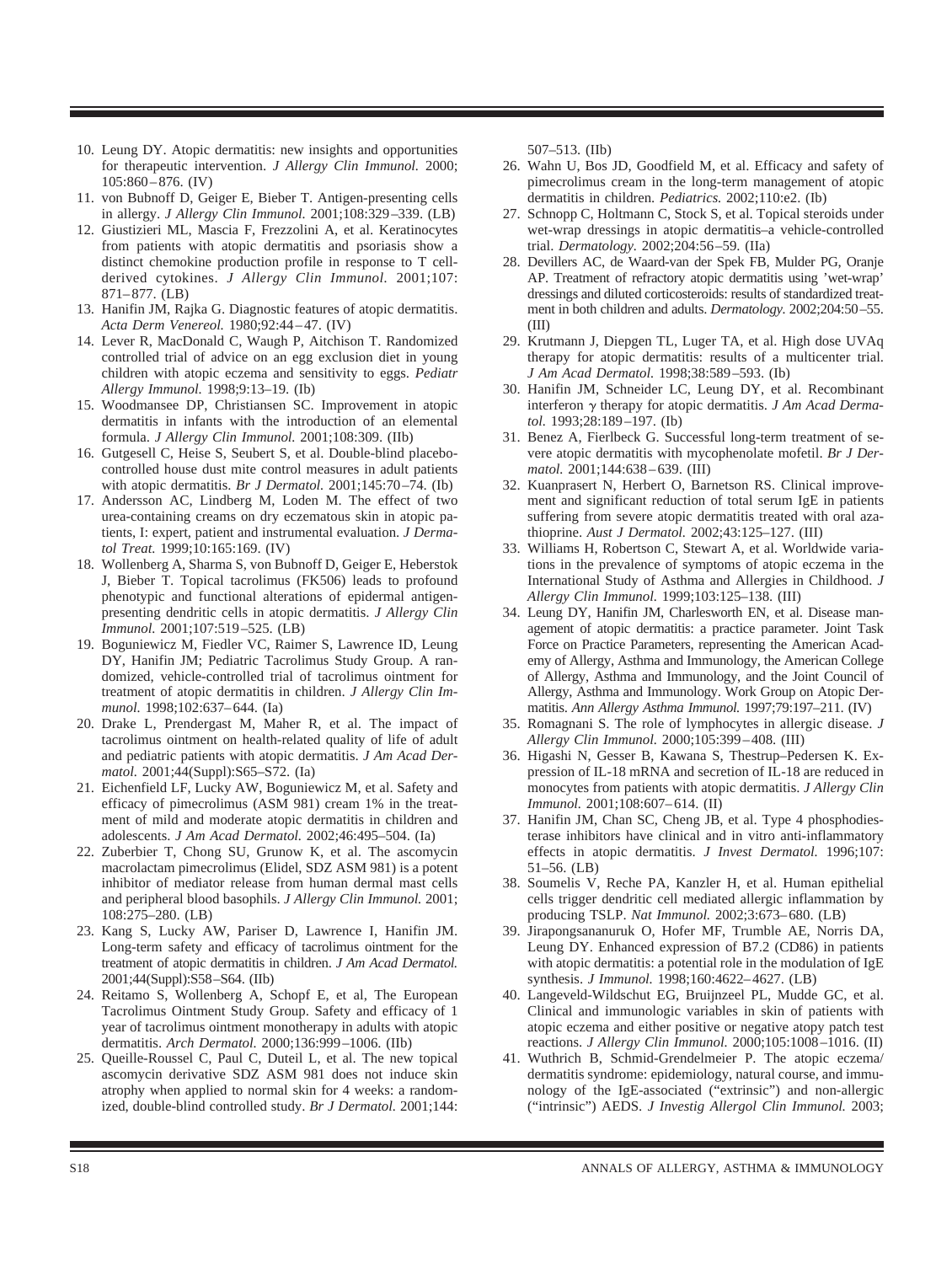13:1–5. (IV)

- 42. Imokawa G. Lipid abnormalities in atopic dermatitis. *J Am Acad Dermatol.* 2001;45(Suppl):S29–S32. (LB)
- 43. Hara J, Higuchi K, Okamoto R, Kawashima M, Imokawa G. High-expression of sphingomyelin deacylase is an important determinant of ceramide deficiency leading to barrier disruption in atopic dermatitis. *J Invest Dermatol.* 2000;115: 406–413. (LB)
- 44. Chamlin SL, Frieden IJ, Fowler A, et al. Ceramide-dominant, barrier-repair lipids improve childhood atopic dermatitis. *Arch Dermatol.* 2001;137:1110–1112. (IIb)
- 45. Lack G, Fox D, Northstone K, Golding J. Factors associated with the development of peanut allergy in childhood. *N Engl J Med.* 2003;348:977–985. (III)
- 46. Cornell RC, Stoughton RB. Six-month controlled study of effect of desoximetasone and betamethasone 17-valerate on the pituitary-adrenal axis. *Br J Dermatol.* 1981;105:91–95. (Ib)
- 47. Fritz KA, Weston WL. Topical glucocorticosteroids. *Ann Allergy.* 1983;50:68–76. (IV)
- 48. Wolkerstorfer A, Strobos MA, Glazenburg EJ, Mulder PG, Oranje AP. Fluticasone propionate 0.05% cream once daily versus clobetasone butyrate 0.05% cream twice daily in children with atopic dermatitis. *J Am Acad Dermatol.* 1998;39: 226–231. (II)
- 49. Lagos BR, Maibach HI. Frequency of application of topical corticosteroids: an overview. *Br J Dermatol.* 1998;139: 763–766. (IV)
- 50. Van Der Meer JB, Glazenburg EJ, Mulder PG, Eggink HF, Coenraads PJ. The management of moderate to severe atopic dermatitis in adults with topical fluticasone propionate. The Netherlands Adult Atopic Dermatitis Study Group. *Br J Dermatol.* 1999;140:1114–1121. (Ib)
- 51. Ruzicka T, Bieber T, Schopf E, et al. A short-term trial of tacrolimus ointment for atopic dermatitis. European Tacrolimus Multicenter Atopic Dermatitis Study Group. *N Engl J Med.* 1997;337:816–821. (Ib)
- 52. Paller A, Eichenfield LF, Leung DY, Stewart D, Appell M. A 12-week study of tacrolimus ointment for the treatment of atopic dermatitis in pediatric patients. *J Am Acad Dermatol.* 2001;44(Suppl):S47–S57. (Ib)
- 53. Hanifin JM, Ling MR, Langley R, Breneman D, Rafal E. Tacrolimus ointment for the treatment of atopic dermatitis in adult patients: part I, efficacy. *J Am Acad Dermatol.* 2001; 44(Suppl):S28–S38. (Ib)
- 54. Hauk PJ, Leung DY. Tacrolimus (FK506): new treatment approach in superantigen-associated diseases like atopic dermatitis? *J Allergy Clin Immunol.* 2001;107:391–392. (IV)
- 55. Sugiura H, Uehara M, Hoshino N, Yamaji A. Long-term efficacy of tacrolimus ointment for recalcitrant facial erythema resistant to topical corticosteroids in adult patients with atopic dermatitis. *Arch Dermatol.* 2000;136:1062–1063. (IIb)
- 56. Reitamo S, Van Leent EJ, Ho V, et al. Efficacy and safety of tacrolimus ointment compared with that of hydrocortisone acetate ointment in children with atopic dermatitis. *J Allergy Clin Immunol.* 2002;109:539–546. (Ib)
- 57. Reitamo S, Rustin M, Ruzicka T, et al. Efficacy and safety of tacrolimus ointment compared with that of hydrocortisone butyrate ointment in adult patients with atopic dermatitis. *J Allergy Clin Immunol.* 2002;109:547–555. (Ib)
- 58. Lubbe J, Pournaras CC, Saurat JH. Eczema herpeticum during treatment of atopic dermatitis with 0.1% tacrolimus ointment.

*Dermatology.* 2000;201:249–251. (IV)

- 59. Remitz A, Kyllonen H, Granlund H, Reitamo S. Tacrolimus ointment reduces staphylococcal colonization of atopic dermatitis lesions. *J Allergy Clin Immunol.* 2001;107:196–197. (IV)
- 60. Stuetz A, Grassberger M, Meingassner JG. Pimecrolimus (Elidel, SDZ ASM 981)–preclinical pharmacologic profile and skin selectivity. *Semin Cutan Med Surg.* 2001;20:233–241. (IV)
- 61. Van Leent EJ, Ebelin ME, Burtin P, Dorobek B, Spuls PI, Bos JD. Low systemic exposure after repeated topical application of pimecrolimus (Elidel), SD Z ASM 981) in patients with atopic dermatitis. *Dermatology.* 2002;204:63–68. (IIb)
- 62. Kapp A, Papp K, Bingham A, et al. Long-term management of atopic dermatitis in infants with topical pimecrolimus, a nonsteroid anti-inflammatory drug. *J Allergy Clin Immunol.* 2002; 110:277–284. (Ib)
- 63. Niordson AM, Stahl D. Treatment of psoriasis with Clinitar cream: a controlled clinical trial. *Br J Clin Pract.* 1985;39: 67–68, 72. (IIa)
- 64. Klein PA, Clark RA. An evidence-based review of the efficacy of antihistamines in relieving pruritus in atopic dermatitis. *Arch Dermatol.* 1999;135:1522–1525. (Ia)
- 65. Simons FE. Prevention of acute urticaria in young children with atopic dermatitis. *J Allergy Clin Immunol.* 2001;107:703–706. (Ib)
- 66. Diepgen TL. Long-term treatment with cetirizine of infants with atopic dermatitis: a multi-country, double-blind, randomized, placebo-controlled trial (the ETAC trial) over 18 months. *Pediatr Allergy Immunol.* 2002;13:278–286. (Ib)
- 67. Hrachovec J. Publication bias with cetirizine in atopic dermatitis: safe but ineffective [letter to the editor]? *J Allergy Clin Immunol.* 2002;110:818. (IV)
- 68. La Rosa M, Ranno C, Musarra I, Guglielmo F, Corrias A, Bellanti JA. Double-blind study of cetirizine in atopic eczema in children. *Ann Allergy.* 1994;73:117–122. (Ib)
- 69. Langeland T, Fagertun HE, Larsen S. Therapeutic effect of loratadine on pruritus in patients with atopic dermatitis: a multi-crossover study. *Allergy.* 1994;49:22–26. (Ib)
- 70. Hannuksela M, Kalimo K, Lammintausta K, et al. Dose ranging study: cetirizine in the treatment of atopic dermatitis. *Ann Allergy.* 1993;70:127–133. (Ib)
- 71. Shelley WB, Shelley ED, Talanin NY. Self-potentiating allergic contact dermatitis caused by doxepin hydrochloride cream. *J Am Acad Dermatol.* 1996;34:143–144. (IV)
- 72. Drake LA, Fallon JD, Sober A. Relief of pruritus in patients with atopic dermatitis after treatment with topical doxepin cream. The Doxepin Study Group. *J Am Acad Dermatol.* 1994;31:613–616. (Ib)
- 73. Nassif A, Chan SC, Storrs FJ, Hanifin JM. Abnormal skin irritancy in atopic dermatitis and in atopy without dermatitis. *Arch Dermatol.* 1994;130:1402–1407. (IIb)
- 74. Bernstein IL, Storms WW. Practice parameters for allergy diagnostic testing. Joint Task Force on Practice Parameters for the Diagnosis and Treatment of Asthma. The American Academy of Allergy, Asthma and Immunology and the American College of Allergy, Asthma and Immunology. *Ann Allergy Asthma Immunol.* 1995;75:543–625. (IV)
- 75. Sampson HA. Food allergy, part 1: immunopathogenesis and clinical disorders. *J Allergy Clin Immunol.* 1999;103: 717–728. (IV)
- 76. Yunginger JW, Ahlstedt S, Eggleston PA, et al. Quantitative IgE antibody assays in allergic diseases. *J Allergy Clin Immunol.* 2000;105:1077–1084. (LB)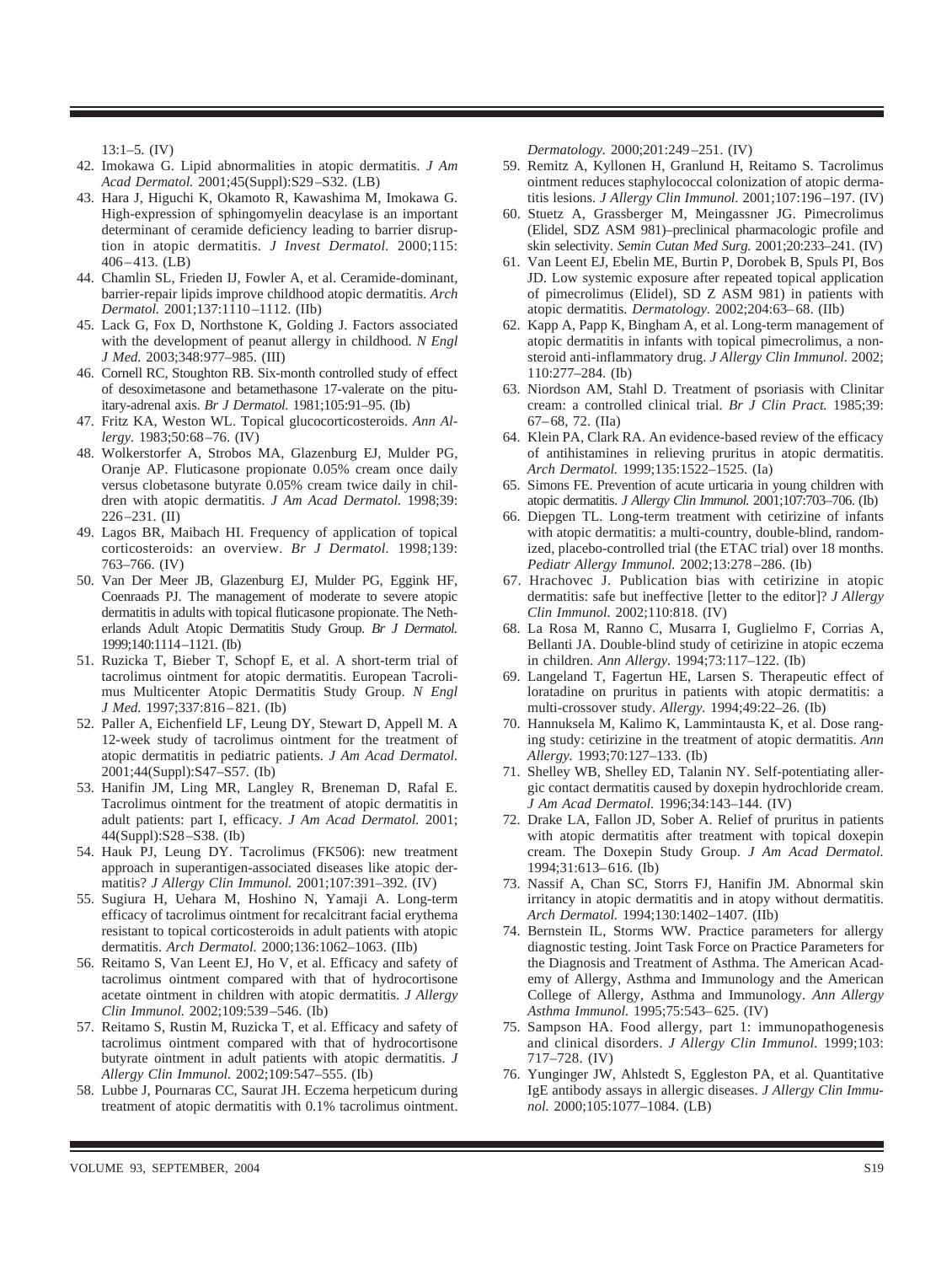- 77. Sampson HA. Utility of food-specific IgE concentrations in predicting symptomatic food allergy. *J Allergy Clin Immunol.* 2001;107:891–896. (LB)
- 78. Rance F, Abbal M, Lauwers-Cances V. Improved screening for peanut allergy by the combined use of skin prick tests and specific IgE assays. *J Allergy Clin Immunol.* 2002;109: 1027–1033. (IIb)
- 79. Sicherer SH, Morrow EH, Sampson HA. Dose-response in double-blind, placebo-controlled oral food challenges in children with atopic dermatitis. *J Allergy Clin Immunol.* 2000;105: 582–586. (IIb)
- 80. Niggemann B, Reibel S, Roehr CC, et al. Predictors of positive food challenge outcome in non-IgE-mediated reactions to food in children with atopic dermatitis. *J Allergy Clin Immunol.* 2001;108:1053–1058. (IIb)
- 81. Tupker RA, De Monchy JG, Coenraads PJ, Homan A, van der Meer JB. Induction of atopic dermatitis by inhalation of house dust mite. *J Allergy Clin Immunol.* 1996;97:1064–1070. (Ib)
- 82. Huang JL, Chen CC, Kuo ML, Hsieh KH. Exposure to a high concentration of mite allergen in early infancy is a risk factor for developing atopic dermatitis: a 3-year follow-up study. *Pediatr Allergy Immunol.* 2001;12:11–16. (IIb)
- 83. Wheatley LM, Platts-Mills TA. In: Leung DY, Greaves MW, editors. *Allergic Skin Disease: A Multidisciplinary Approach*. New York, NY: Marcel Dekker; 2000:423. (IV)
- 84. Palmer RA, Friedmann PS. Effect of house dust mite avoidance measures in children with atopic dermatitis. *Br J Dermatol.* 2001;144:912–913. (IIb)
- 85. Ricci G, Patrizi A, Specchia F, et al. Effect of house dust mite avoidance measures in children with atopic dermatitis. *Br J Dermatol.* 2000;143:379–384. (Ib)
- 86. Tan BB, Weald D, Strickland I, Friedmann PS. Double-blind controlled trial of effect of housedust-mite allergen avoidance on atopic dermatitis. *Lancet.* 1996;347:15–18. (Ib)
- 87. Holm L, Bengtsson A, van Hage-Hamsten M, Ohman S, Scheynius A. Effectiveness of occlusive bedding in the treatment of atopic dermatitis–a placebo-controlled trial of 12 months' duration. *Allergy.* 2001;56:152–158. (Ib)
- 88. Arlian LG, Platts-Mills TA. The biology of dust mites and the remediation of mite allergens in allergic disease. *J Allergy Clin Immunol.* 2001;107(Suppl):S406–S413. (IV)
- 89. Nilsson EJ, Henning CG, Magnusson J. Topical corticosteroids and *Staphylococcus aureus* in atopic dermatitis. *J Am Acad Dermatol.* 1992;27:29–34. (III)
- 90. Cho SH, Strickland I, Tomkinson A, Fehringer AP, Gelfand EW, Leung DY. Preferential binding of *Staphylococcus aureus* to skin sites of Th2-mediated inflammation in a murine model. *J Invest Dermatol.* 2001;116:658–663. (LB)
- 91. Cho SH, Strickland I, Boguniewicz M, Leung DY. Fibronectin and fibrinogen contribute to the enhanced binding of *Staphylococcus aureus* to atopic skin. *J Allergy Clin Immunol.* 2001; 108:269–274. (III)
- 92. Ong PY, Ohtake T, Brandt C, et al. Endogenous antimicrobial peptides and skin infections in atopic dermatitis. *N Engl J Med.* 2002;347:1151–1160. (IIa)
- 93. Ambach A, Bonnekoh B, Gollnick H. Perforin hyperreleasability and depletion in cytotoxic T cells from patients with exacerbated atopic dermatitis and asymptomatic rhinoconjunctivitis allergica. *J Allergy Clin Immunol.* 2001;107:878–886. (IIa)
- 94. Novelli VM, Atherton DJ, Marshall WC. Eczema herpeticum: clinical and laboratory features. *Clin Pediatr (Phila).* 1988;27:

231–233. (III)

- 95. Bork K, Brauninger W. Increasing incidence of eczema herpeticum: analysis of seventy-five cases. *J Am Acad Dermatol.* 1988;19:1024–1029. (III)
- 96. Engler RJ, Kenner J, Leung DY. Smallpox vaccination: risk considerations for patients with atopic dermatitis. *J Allergy Clin Immunol.* 2002;110:357–365. (IV)
- 97. Zargari A, Eshaghi H, Back O, Johansson S, Scheynius A. Serum IgE reactivity to *Malassezia furfur* extract and recombinant *M. furfur* allergens in patients with atopic dermatitis. *Acta Derm Venereol.* 2001;81:418–422. (III)
- 98. Lintu P, Savolainen J, Kortekangas-Savolainen O, Kalimo K. Systemic ketoconazole is an effective treatment of atopic dermatitis with IgE-mediated hypersensitivity to yeasts. *Allergy.* 2001;56:512–517. (Ib)
- 99. Bender BG. Psychological dysfunction associated with atopic dermatitis. *Immunol Allergy Clin North Am.* 2002; 22:43–53. (IV)
- 100. Schmid-Ott G, Jaeger B, Meyer S, Stephan E, Kapp A, Werfel T. Different expression of cytokine and membrane molecules by circulating lymphocytes on acute mental stress in patients with atopic dermatitis in comparison with healthy controls. *J Allergy Clin Immunol.* 2001;108:455–462. (LB)
- 101. Schmid-Ott G, Jaeger B, Adamek C, et al. Levels of circulating CD8<sup>+</sup> T lymphocytes, natural killer cells, and eosinophils increase upon acute psychosocial stress in patients with atopic dermatitis. *J Allergy Clin Immunol.* 2001;107: 171–177. (LB)
- 102. Kodama A, Horikawa T, Suzuki T, et al. Effect of stress on atopic dermatitis: investigation in patients after the great hanshin earthquake. *J Allergy Clin Immunol.* 1999;104:173–176. (IIb)
- 103. Melin L, Frederiksen T, Noren P, Swebilius BG. Behavioural treatment of scratching in patients with atopic dermatitis. *Br J Dermatol.* 1986;115:467–474. (Ib)
- 104. Haynes SN, Wilson CC, Jaffe PG, Britton BT. Biofeedback treatment of atopic dermatitis: controlled case studies of eight cases. *Biofeedback Self Regul.* 1979;4:195–209. (IIb)
- 105. Pei AY, Chan HH, Ho KM. The effectiveness of wet wrap dressings using 0.1% mometasone furoate and 0.005% fluticasone propionate ointments in the treatment of moderate to severe atopic dermatitis in children. *Pediatr Dermatol.* 2001; 18:343–348. (Ib)
- 106. Di Prisco DE, Fuenmayor MC, Champion RH. Specific hyposensitization in atopic dermatitis. *Br J Dermatol.* 1979;101: 697–700. (IV)
- 107. Glover MT, Atherton DJ. A double-blind controlled trial of hyposensitization to *Dermatophagoides pteronyssinus* in children with atopic eczema. *Clin Exp Allergy.* 1992;22:  $440 - 446.$  (IB)
- 108. Kaufman HS, Roth HL. Hyposensitization with alum precipitated extracts in atopic dermatitis: a placebo-controlled study. *Ann Allergy.* 1974;32:321–330. (Ib)
- 109. Zachariae H, Cramers M, Herlin T, et al. Non-specific immunotherapy and specific hyposensitization in severe atopic dermatitis. *Acta Derm Venereol Suppl (Stockh).* 1985;114: 48–54. (IIb)
- 110. Krutmann J, Czech W, Diepgen T, Niedner R, Kapp A, Schopf E. High-dose UVA1 therapy in the treatment of patients with atopic dermatitis. *J Am Acad Dermatol.* 1992;26:225–230. (Ib)
- 111. Abeck D, Schmidt T, Fesq H, et al. Long-term efficacy of medium-dose UVA1 phototherapy in atopic dermatitis. *J Am*